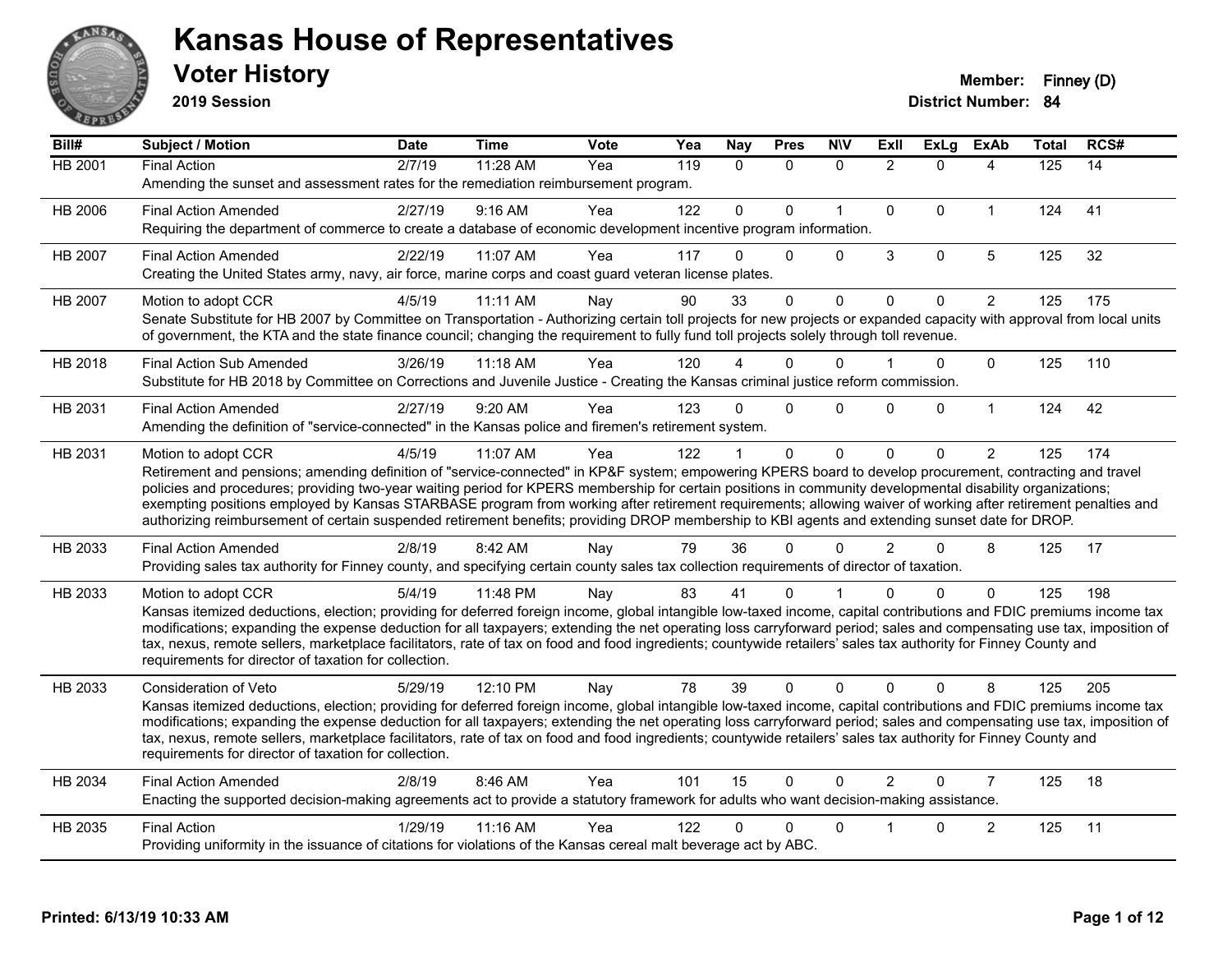

**2019 Session**

**Voter History Member: Finney (D)** 

| Bill#   | Subject / Motion                                                                                                                                                 | <b>Date</b> | <b>Time</b> | Vote | Yea | <b>Nay</b>     | <b>Pres</b>  | <b>NIV</b>   | <b>ExII</b>    | <b>ExLg</b>  | <b>ExAb</b>    | <b>Total</b>     | RCS#             |
|---------|------------------------------------------------------------------------------------------------------------------------------------------------------------------|-------------|-------------|------|-----|----------------|--------------|--------------|----------------|--------------|----------------|------------------|------------------|
| HB 2035 | Motion to Concur                                                                                                                                                 | 3/26/19     | 12:29 PM    | Yea  | 122 | $\mathfrak{p}$ | $\Omega$     | $\mathbf{0}$ | 1              | $\Omega$     | $\Omega$       | $\overline{125}$ | $\overline{142}$ |
|         | Providing uniformity in the issuance of citations for violations of the Kansas cereal malt beverage act by ABC.                                                  |             |             |      |     |                |              |              |                |              |                |                  |                  |
| HB 2038 | <b>Final Action</b>                                                                                                                                              | 2/7/19      | 11:29 AM    | Yea  | 114 | 5              | $\Omega$     | $\Omega$     | $\overline{2}$ | $\Omega$     | $\overline{4}$ | 125              | 15               |
|         | Revoking spousal inheritance rights upon divorce.                                                                                                                |             |             |      |     |                |              |              |                |              |                |                  |                  |
| HB 2038 | Mot to Concur in Conference                                                                                                                                      | 4/5/19      | 5:17 PM     | Yea  | 120 | $\mathbf 0$    | $\mathbf 0$  | $\mathbf 0$  | $\mathbf 0$    | $\mathbf 0$  | $\overline{5}$ | 125              | 187              |
|         | Revoking spousal inheritance rights upon divorce.                                                                                                                |             |             |      |     |                |              |              |                |              |                |                  |                  |
| HB 2039 | <b>Final Action Amended</b>                                                                                                                                      | 2/7/19      | 11:30 AM    | Yea  | 119 | $\mathbf{0}$   | $\Omega$     | $\Omega$     | $\overline{2}$ | $\Omega$     | $\overline{4}$ | 125              | 16               |
|         | Extending recognition of tribal court judgments pursuant to supreme court rules.                                                                                 |             |             |      |     |                |              |              |                |              |                |                  |                  |
| HB 2039 | Motion to adopt CCR                                                                                                                                              | 4/5/19      | 3:00 PM     | Yea  | 121 | $\mathbf{0}$   | $\mathbf 0$  | $\mathbf 0$  | $\Omega$       | $\Omega$     | $\overline{4}$ | 125              | 181              |
|         | Updating laws concerning limited liability companies; exempting animal shelters from registration requirements as charitable organizations.                      |             |             |      |     |                |              |              |                |              |                |                  |                  |
| HB 2041 | <b>Final Action</b>                                                                                                                                              | 3/21/19     | 11:50 AM    | Yea  | 94  | 29             | $\mathbf 0$  | $\mathbf{0}$ | $\Omega$       | 1            | $\overline{1}$ | 125              | 99               |
|         | Prohibiting certain unfair or deceptive acts or practices under a life insurance policy for a living organ donor.                                                |             |             |      |     |                |              |              |                |              |                |                  |                  |
| HB 2044 | <b>Final Action</b>                                                                                                                                              | 2/6/19      | 11:18 AM    | Yea  | 115 |                | $\mathbf{0}$ | $\mathbf{0}$ | 5              |              | 3              | 125              | 12               |
|         | Income tax credit for taxpayer purchases of certain goods and services from qualified vendors providing employment for blind or disabled individuals.            |             |             |      |     |                |              |              |                |              |                |                  |                  |
| HB 2048 | <b>Emergency Final Action Amended</b>                                                                                                                            | 2/27/19     | 11:59 AM    | Yea  | 122 | $\overline{2}$ | $\mathbf 0$  | $\mathbf 0$  | $\Omega$       | $\Omega$     | $\mathbf 0$    | 124              | 67               |
|         | Clarifying the definition of comparable offense under the Kansas criminal code.                                                                                  |             |             |      |     |                |              |              |                |              |                |                  |                  |
| HB 2054 | <b>Final Action Amended</b>                                                                                                                                      | 3/26/19     | 11:20 AM    | Nay  | 101 | 23             | $\mathbf 0$  | $\Omega$     | $\mathbf 1$    | $\Omega$     | $\mathbf{0}$   | 125              | 111              |
|         | Providing for fully-insured association health plans.                                                                                                            |             |             |      |     |                |              |              |                |              |                |                  |                  |
| HB 2063 | <b>Final Action</b>                                                                                                                                              | 2/6/19      | 11:20 AM    | Yea  | 102 | 14             | $\mathbf 0$  | $\mathbf 0$  | 5              | $\mathbf{1}$ | $\mathbf{3}$   | 125              | 13               |
|         | Relating to the applicability of conditions for operating recreational trails.                                                                                   |             |             |      |     |                |              |              |                |              |                |                  |                  |
| HB 2066 | <b>Final Action Amended</b>                                                                                                                                      | 3/21/19     | 12:10 PM    | Yea  | 69  | 54             | 0            | $\mathbf 0$  | $\mathbf 0$    | $\mathbf{1}$ | $\mathbf{1}$   | 125              | 100              |
|         | Expanding medicaid eligibility by enacting the KanCare bridge to a healthy Kansas program.                                                                       |             |             |      |     |                |              |              |                |              |                |                  |                  |
| HB 2070 | <b>Final Action</b>                                                                                                                                              | 2/20/19     | $11:20$ AM  | Yea  | 121 | $\mathbf{0}$   | $\Omega$     | $\Omega$     | $\overline{2}$ | $\Omega$     | $\overline{2}$ | 125              | 22               |
|         | Designating a portion of United States highway 75 as the John Armstrong memorial highway.                                                                        |             |             |      |     |                |              |              |                |              |                |                  |                  |
| HB 2070 | Motion to Concur                                                                                                                                                 | 4/4/19      | 10:48 AM    | Yea  | 122 | $\Omega$       | $\mathbf 0$  | $\mathbf 0$  |                | 0            | $\overline{2}$ | 125              | 162              |
|         | Designating a portion of United States highway 75 as the John Armstrong memorial highway and a bridge on United States highway 77 as the SGT Kevin A. Gilbertson |             |             |      |     |                |              |              |                |              |                |                  |                  |
|         | memorial bridge.                                                                                                                                                 |             |             |      |     |                |              |              |                |              |                |                  |                  |
| HB 2082 | <b>Final Action Amended</b>                                                                                                                                      | 3/21/19     | 12:11 PM    | Yea  | 122 | $\mathbf{1}$   | $\mathbf 0$  | $\Omega$     | $\mathbf{0}$   | $\mathbf 1$  | $\mathbf{1}$   | 125              | 101              |
|         | Allowing pharmacists to administer drugs pursuant to a prescription order.                                                                                       |             |             |      |     |                |              |              |                |              |                |                  |                  |
| HB 2084 | <b>Final Action Amended</b>                                                                                                                                      | 2/27/19     | 9:23 AM     | Nay  | 94  | 29             | 0            | $\mathbf 0$  | 0              | 0            | 1              | 124              | 43               |
|         | Amending the Kansas 911 act.                                                                                                                                     |             |             |      |     |                |              |              |                |              |                |                  |                  |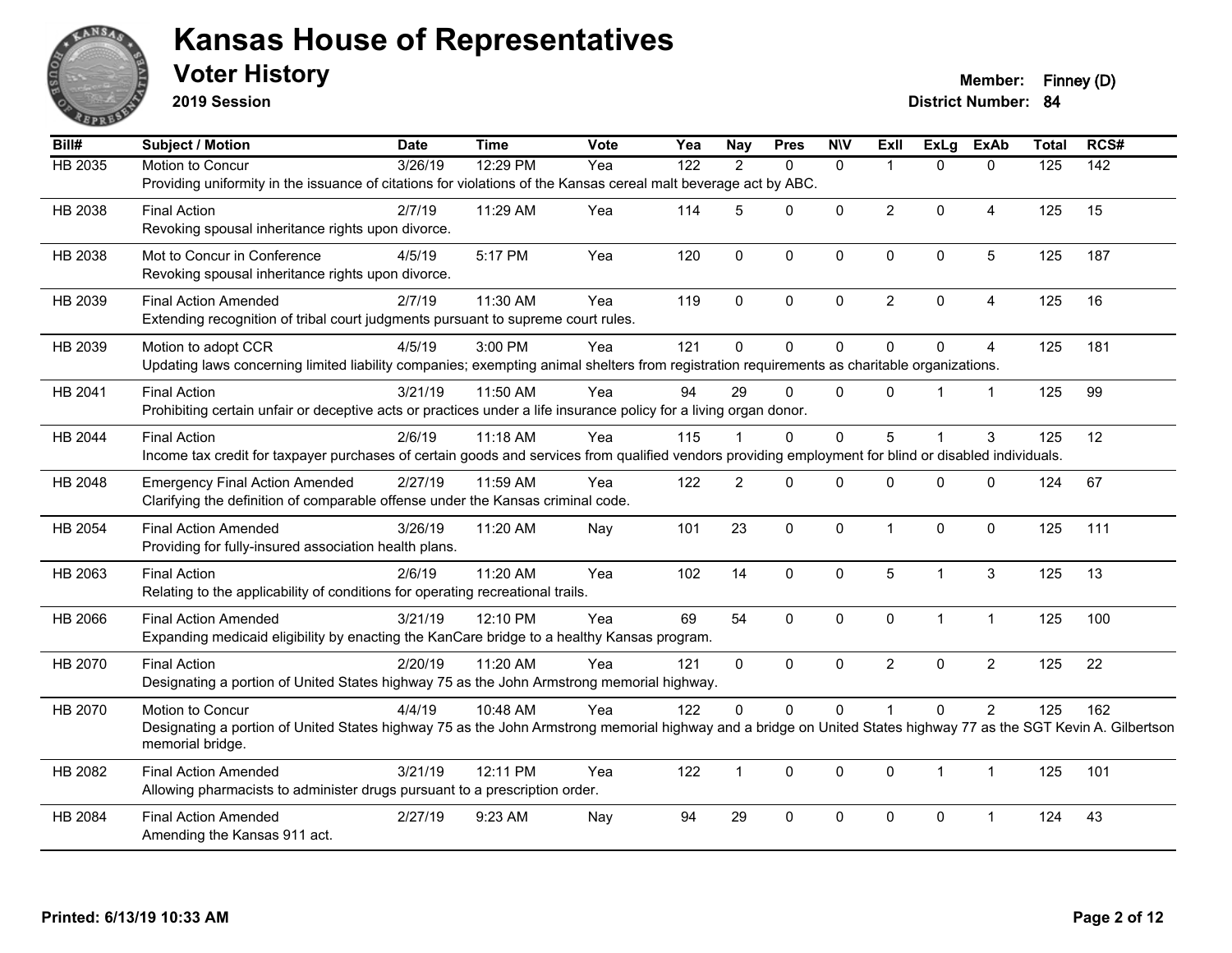

**2019 Session**

| Bill#          | Subject / Motion                                                                                                                                                                                  | <b>Date</b> | <b>Time</b> | <b>Vote</b> | Yea | <b>Nay</b>      | <b>Pres</b>  | <b>N\V</b>   | ExII                 | <b>ExLg</b> | <b>ExAb</b>    | <b>Total</b> | RCS# |
|----------------|---------------------------------------------------------------------------------------------------------------------------------------------------------------------------------------------------|-------------|-------------|-------------|-----|-----------------|--------------|--------------|----------------------|-------------|----------------|--------------|------|
| <b>HB 2084</b> | Motion to Concur                                                                                                                                                                                  | 4/4/19      | 10:57 AM    | Nay         | 87  | $\overline{35}$ | $\Omega$     | $\mathbf{0}$ | $\overline{1}$       | $\Omega$    | $\overline{2}$ | 125          | 163  |
|                | Amending the Kansas 911 act.                                                                                                                                                                      |             |             |             |     |                 |              |              |                      |             |                |              |      |
| HB 2085        | <b>Final Action Amended</b>                                                                                                                                                                       | 2/22/19     | 11:08 AM    | Yea         | 117 | $\Omega$        | $\Omega$     | $\mathbf{0}$ | 3                    | $\Omega$    | 5              | 125          | 33   |
|                | Concerning requirements for the reinstatement of a forfeited benefit unit of a rural water district.                                                                                              |             |             |             |     |                 |              |              |                      |             |                |              |      |
| HB 2085        | Mot to Concur in Conference                                                                                                                                                                       | 4/4/19      | 10:59 AM    | Yea         | 122 | $\Omega$        | $\Omega$     | $\pmb{0}$    | $\blacktriangleleft$ | $\Omega$    | $\overline{2}$ | 125          | 164  |
|                | Extending the repayment period for municipal loans for public water supply projects and clarifying the reinstatement requirements for rural water district forfeited<br>benefit units.            |             |             |             |     |                 |              |              |                      |             |                |              |      |
| HB 2087        | <b>Final Action Amended</b>                                                                                                                                                                       | 2/21/19     | 11:20 AM    | Yea         | 116 | $\mathbf{1}$    | 0            | $\pmb{0}$    | 4                    | $\mathbf 1$ | 3              | 125          | 26   |
|                | Allowing certain light screening material on motor vehicle windows.                                                                                                                               |             |             |             |     |                 |              |              |                      |             |                |              |      |
| HB 2087        | Motion to adopt CCR                                                                                                                                                                               | 4/5/19      | 11:14 AM    | Yea         | 123 | $\mathbf 0$     | $\mathbf 0$  | $\mathbf 0$  | $\mathbf{0}$         | 0           | $\overline{2}$ | 125          | 176  |
|                | Changing the definition of school bus for purposes of the motor-fuel tax law.                                                                                                                     |             |             |             |     |                 |              |              |                      |             |                |              |      |
| HB 2097        | <b>Final Action</b>                                                                                                                                                                               | 2/21/19     | 11:21 AM    | Yea         | 116 | $\mathbf 1$     | $\mathbf{0}$ | $\mathbf 0$  | $\overline{4}$       | 1           | 3              | 125          | 27   |
|                | Providing method for calculating cost of keeping civil prisoners in county jail.                                                                                                                  |             |             |             |     |                 |              |              |                      |             |                |              |      |
| HB 2101        | <b>Final Action Amended</b>                                                                                                                                                                       | 2/22/19     | 11:09 AM    | Yea         | 116 | $\mathbf{1}$    | $\Omega$     | $\mathbf 0$  | 3                    | $\Omega$    | 5              | 125          | 34   |
|                | Updating state credit union statutes.                                                                                                                                                             |             |             |             |     |                 |              |              |                      |             |                |              |      |
| HB 2103        | <b>Final Action</b>                                                                                                                                                                               | 2/27/19     | 9:24 AM     | Yea         | 122 |                 | 0            | $\mathbf 0$  | $\mathbf{0}$         | $\Omega$    | 1              | 124          | 44   |
|                | Amending the revised Kansas code for care of children to provide requirements for placement of a child in a qualified residential treatment program.                                              |             |             |             |     |                 |              |              |                      |             |                |              |      |
| HB 2103        | Motion to Concur                                                                                                                                                                                  | 4/4/19      | 11:02 AM    | Yea         | 120 | $\overline{2}$  | $\Omega$     | $\Omega$     | $\overline{1}$       | $\Omega$    | $\overline{2}$ | 125          | 165  |
|                | Amending the revised Kansas code for care of children to provide requirements for placement of a child in a qualified residential treatment program.                                              |             |             |             |     |                 |              |              |                      |             |                |              |      |
| HB 2104        | <b>Final Action Amended</b>                                                                                                                                                                       | 2/21/19     | 11:22 AM    | Yea         | 117 | $\Omega$        | $\Omega$     | $\Omega$     | 4                    |             | 3              | 125          | 28   |
|                | Amendments related to driving under the influence, including preliminary screening tests, implied consent advisories and test refusal.                                                            |             |             |             |     |                 |              |              |                      |             |                |              |      |
| HB 2105        | <b>Final Action</b>                                                                                                                                                                               | 2/21/19     | 11:23 AM    | Yea         | 117 | $\Omega$        | $\Omega$     | $\mathbf 0$  | 4                    | 1           | 3              | 125          | 29   |
|                | Updating laws concerning limited liability companies.                                                                                                                                             |             |             |             |     |                 |              |              |                      |             |                |              |      |
| HB 2118        | <b>Final Action Amended</b>                                                                                                                                                                       | 3/27/19     | 8:54 AM     | Yea         | 106 | 18              | $\mathbf{0}$ | $\mathbf 0$  | $\mathbf{0}$         | $\Omega$    | $\mathbf{1}$   | 125          | 149  |
|                | Providing income tax credits for aerospace and aviation program graduates and their employers.                                                                                                    |             |             |             |     |                 |              |              |                      |             |                |              |      |
| HB 2119        | <b>Final Action Amended</b>                                                                                                                                                                       | 2/22/19     | $11:10$ AM  | Yea         | 117 | $\Omega$        | $\Omega$     | $\mathbf{0}$ | 3                    | $\Omega$    | 5              | 125          | 35   |
|                | Empowering the KPERS board to develop policies and procedures relating to procurement, enter into certain contracts and allow travel for trustees and employees of<br>the system.                 |             |             |             |     |                 |              |              |                      |             |                |              |      |
| HB 2119        | Motion to adopt CCR                                                                                                                                                                               | 4/5/19      | 5:14 PM     | Yea         | 117 | 3               | 0            | $\mathbf{0}$ | $\Omega$             | $\Omega$    | 5              | 125          | 186  |
|                | Providing for licensed pharmacists to administer certain drugs, authorizing certain business entities to hire physicians and chiropractors and requiring electronic<br>prescriptions for opiates. |             |             |             |     |                 |              |              |                      |             |                |              |      |
| HB 2123        | <b>Final Action</b>                                                                                                                                                                               | 2/20/19     | 11:08 AM    | Yea         | 121 | $\mathbf 0$     | 0            | $\mathbf 0$  | $\overline{2}$       | $\mathbf 0$ | $\overline{2}$ | 125          | 23   |
|                | Amending the Kansas national guard educational assistance act.                                                                                                                                    |             |             |             |     |                 |              |              |                      |             |                |              |      |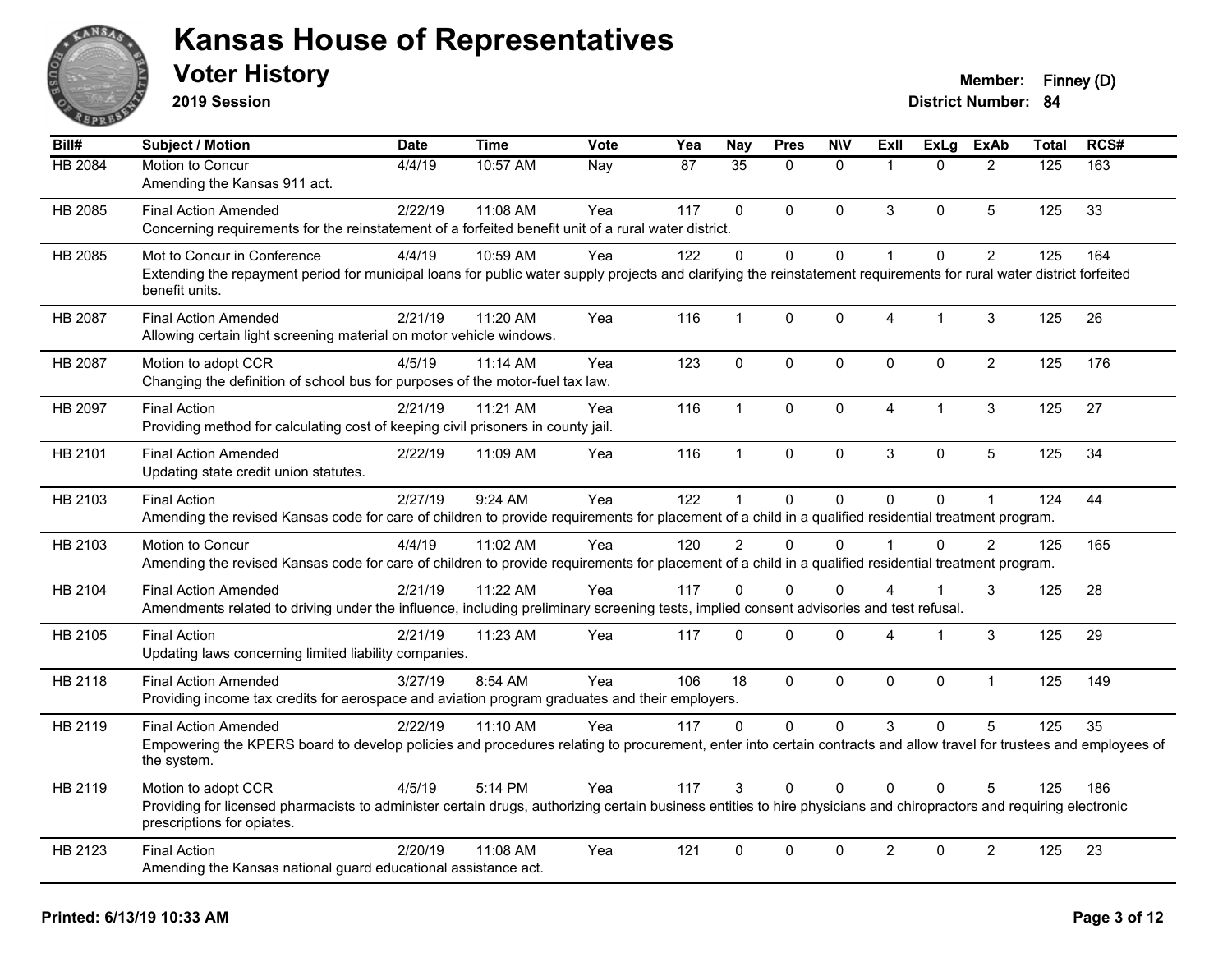

**2019 Session**

| Bill#          | <b>Subject / Motion</b>                                                                                                                                              | <b>Date</b> | <b>Time</b> | <b>Vote</b> | Yea | <b>Nay</b>     | <b>Pres</b>    | <b>NIV</b>   | <b>Exll</b>    | <b>ExLg</b>    | <b>ExAb</b>    | <b>Total</b> | RCS#            |
|----------------|----------------------------------------------------------------------------------------------------------------------------------------------------------------------|-------------|-------------|-------------|-----|----------------|----------------|--------------|----------------|----------------|----------------|--------------|-----------------|
| <b>HB 2125</b> | <b>Final Action</b>                                                                                                                                                  | 2/21/19     | 11:24 AM    | Yea         | 115 | $\overline{2}$ | $\mathbf{0}$   | $\mathbf{0}$ | $\overline{4}$ |                | 3              | 125          | $\overline{30}$ |
|                | Requiring licensees operating a motor vehicle to promptly deliver driver's license upon demand by authorized persons.                                                |             |             |             |     |                |                |              |                |                |                |              |                 |
| HB 2126        | <b>Final Action Amended</b>                                                                                                                                          | 2/27/19     | 9:25 AM     | Yea         | 113 | 10             | $\mathbf{0}$   | $\mathbf 0$  | 0              | $\mathbf 0$    | $\mathbf 1$    | 124          | 45              |
|                | Regulating the operation of electric-assisted scooters on roads and highways.                                                                                        |             |             |             |     |                |                |              |                |                |                |              |                 |
| HB 2126        | Motion to adopt CCR                                                                                                                                                  | 4/5/19      | 11:16 AM    | Yea         | 123 | $\mathbf 0$    | $\mathbf{0}$   | 0            | $\Omega$       | $\mathbf 0$    | $\overline{c}$ | 125          | 177             |
|                | Adopting the Driver's Privacy Protection Act.                                                                                                                        |             |             |             |     |                |                |              |                |                |                |              |                 |
| HB 2127        | <b>Final Action</b>                                                                                                                                                  | 2/21/19     | 11:25 AM    | Yea         | 117 | 0              | $\mathbf{0}$   | 0            | 4              | $\overline{1}$ | 3              | 125          | 31              |
|                | Eliminating the marking requirements for certain truck and truck tractors.                                                                                           |             |             |             |     |                |                |              |                |                |                |              |                 |
| HB 2133        | <b>Final Action Amended</b>                                                                                                                                          | 3/13/19     | 11:22 AM    | Yea         | 121 | $\overline{2}$ | $\pmb{0}$      | $\pmb{0}$    | $\mathbf 0$    | $\pmb{0}$      | $\mathbf{1}$   | 124          | 84              |
|                | Required reporting for entities who deliver alcoholic liquors to consumers.                                                                                          |             |             |             |     |                |                |              |                |                |                |              |                 |
| HB 2137        | <b>Final Action</b>                                                                                                                                                  | 3/26/19     | 11:21 AM    | Yea         | 124 | $\Omega$       | $\Omega$       | $\mathbf 0$  | 1              | $\mathbf{0}$   | $\mathbf{0}$   | 125          | 112             |
|                | Legislative review of exceptions to disclosure of public records under the Kansas open records act.                                                                  |             |             |             |     |                |                |              |                |                |                |              |                 |
| HB 2140        | <b>Final Action</b>                                                                                                                                                  | 2/27/19     | 9:27 AM     | Yea         | 123 | $\Omega$       | $\mathbf{0}$   | $\mathbf{0}$ | 0              | $\mathbf 0$    | $\mathbf{1}$   | 124          | 46              |
|                | Allowing agents of the KBI to participate in the Kansas DROP act and extending the sunset date for the act.                                                          |             |             |             |     |                |                |              |                |                |                |              |                 |
| HB 2140        | Motion to adopt CCR                                                                                                                                                  | 5/4/19      | 10:04 PM    | Nay         | 98  | 26             | $\mathbf 0$    | $\mathbf{1}$ | $\Omega$       | $\mathbf 0$    | $\mathbf 0$    | 125          | 197             |
|                | Providing sales tax authority for Dickinson, Finney, Jackson, Russell, Thomas and Wabaunsee counties; specifying certain county sales tax collection requirements of |             |             |             |     |                |                |              |                |                |                |              |                 |
|                | director of taxation; and providing a sales tax exemption for sales of certain coins or bullion.                                                                     |             |             |             |     |                |                |              |                |                |                |              |                 |
| HB 2143        | <b>Final Action</b>                                                                                                                                                  | 2/20/19     | 11:09 AM    | Yea         | 121 | $\mathbf{0}$   | $\mathbf{0}$   | $\mathbf{0}$ | $\overline{2}$ | $\Omega$       | $\overline{2}$ | 125          | 24              |
|                | Updating the version of risk-based capital instructions in effect.                                                                                                   |             |             |             |     |                |                |              |                |                |                |              |                 |
| HB 2144        | <b>Emergency Final Action Amended</b>                                                                                                                                | 2/27/19     | 12:02 PM    | Nay         | 84  | 40             | $\mathbf 0$    | $\mathbf 0$  | $\Omega$       | $\mathbf 0$    | $\mathbf 0$    | 124          | 68              |
|                | Budget and taxing authority of community colleges; articulation of credits; and student residency requirements.                                                      |             |             |             |     |                |                |              |                |                |                |              |                 |
| HB 2144        | Mot to Concur in Conference                                                                                                                                          | 4/4/19      | 11:06 AM    | Nay         | 116 | 6              | $\mathbf 0$    | $\mathbf 0$  | 1              | $\mathbf 0$    | $\overline{2}$ | 125          | 166             |
|                | Requiring community colleges to publish certain taxpayer and student transparency data.                                                                              |             |             |             |     |                |                |              |                |                |                |              |                 |
| HB 2147        | <b>Final Action Amended</b>                                                                                                                                          | 2/27/19     | 9:28 AM     | Yea         | 123 | $\Omega$       | $\mathbf{0}$   | $\mathbf{0}$ | $\Omega$       | $\Omega$       | $\mathbf{1}$   | 124          | 47              |
|                | Increasing bond maturity limitations in the Kansas rural housing incentive district act.                                                                             |             |             |             |     |                |                |              |                |                |                |              |                 |
| HB 2154        | <b>Final Action</b>                                                                                                                                                  | 3/27/19     | 8:56 AM     | Yea         | 111 | 12             | $\overline{1}$ | $\mathbf 0$  | 0              | $\mathbf 0$    | $\mathbf{1}$   | 125          | 150             |
|                | Making unemployment benefits available for federal and state employees who are required to work without pay.                                                         |             |             |             |     |                |                |              |                |                |                |              |                 |
| HB 2160        | <b>Final Action Amended</b>                                                                                                                                          | 3/8/19      | 8:38 AM     | Yea         | 112 | $\overline{7}$ | $\mathbf 0$    | $\mathbf 0$  | $\Omega$       | $\mathbf{1}$   | 4              | 124          | 78              |
|                | Providing sales tax authority for Wabaunsee county.                                                                                                                  |             |             |             |     |                |                |              |                |                |                |              |                 |
| HB 2167        | <b>Final Action Amended</b>                                                                                                                                          | 2/27/19     | 9:34 AM     | Nav         | 63  | 60             | $\mathbf{0}$   | $\Omega$     | $\Omega$       | $\mathbf 0$    | 1              | 124          | 48              |
|                | Establishing a system for the transfer of certain deer hunting permits to nonresidents.                                                                              |             |             |             |     |                |                |              |                |                |                |              |                 |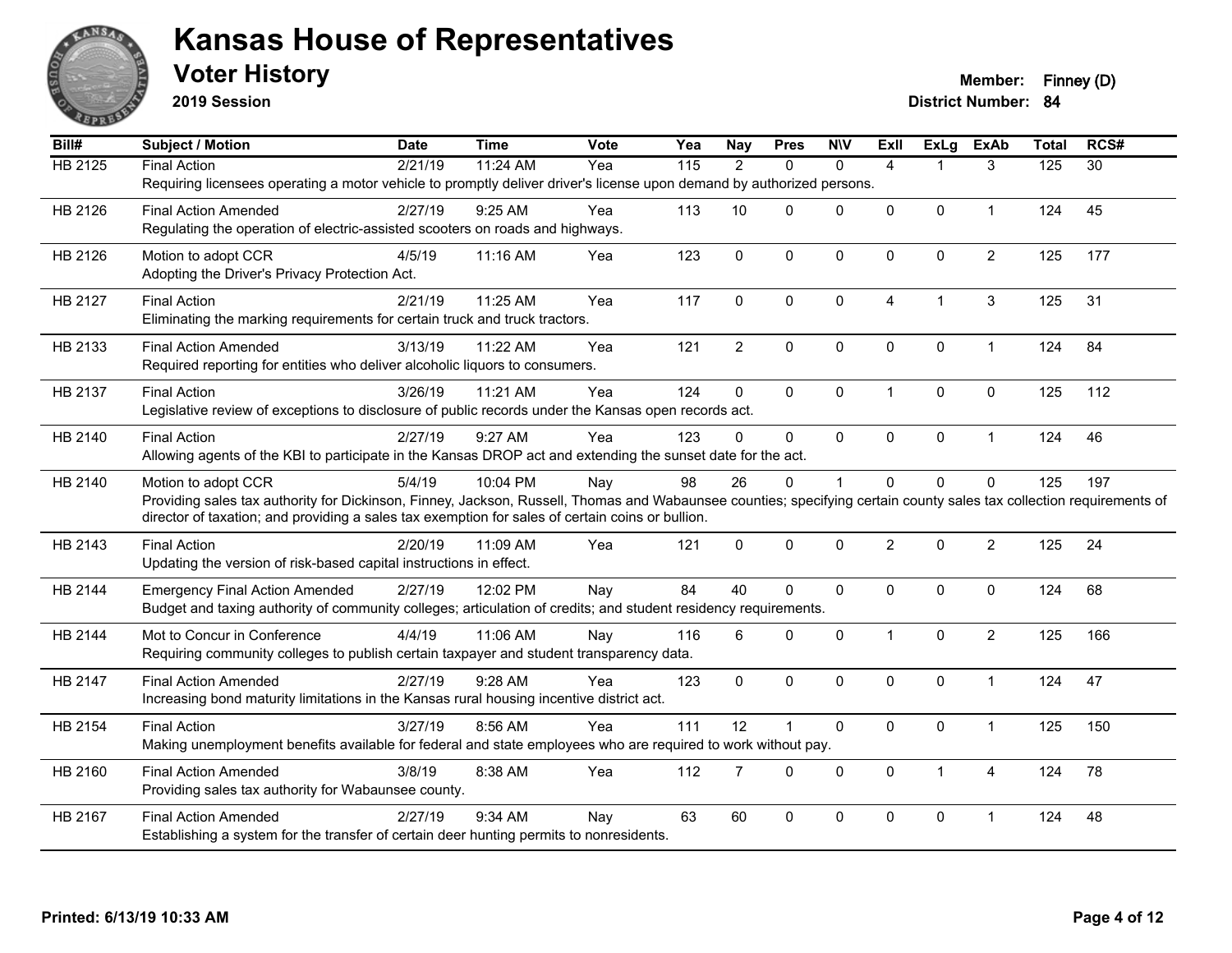

**2019 Session**

| N/V<br>6:17 PM<br>114<br>3<br>$\Omega$<br>3<br>$\Omega$<br><b>HB 2167</b><br>Motion to adopt CCR<br>4/5/19<br>$\Omega$<br>5<br>125<br>189<br>Senate Substitute for HB 2167 by Committee on Agriculture and Natural Resources - Establishing a commercial industrial hemp program.<br>49<br>124<br>HB 2168<br><b>Final Action Amended</b><br>2/27/19<br>9:35 AM<br>Yea<br>122<br>$\Omega$<br>$\Omega$<br>1<br>0<br>U<br>Authorizing the state board of regents to sell and convey certain real property in Cherokee, Riley, Saline and Douglas counties on behalf of Kansas state university and<br>the university of Kansas.<br>5<br>3/26/19<br>11:22 AM<br>119<br>$\mathbf 0$<br>0<br>0<br>$\mathbf 0$<br>125<br>113<br>HB 2173<br><b>Final Action Amended</b><br>Yea<br>$\overline{1}$<br>Establishing a commercial industrial hemp program.<br>$\pmb{0}$<br>0<br>124<br>50<br>HB 2174<br>2/27/19<br>9:36 AM<br>Yea<br>123<br>0<br>0<br>$\mathbf 0$<br>$\mathbf{1}$<br><b>Final Action</b><br>Extending the sunset date of the state use law for five years.<br>$\overline{2}$<br><b>Final Action</b><br>122<br>$\mathbf 0$<br>124<br>51<br>HB 2177<br>2/27/19<br>9:38 AM<br>Yea<br>$\Omega$<br>$\Omega$<br>$\Omega$<br>$\mathbf{0}$<br>Pertaining to the accounting treatment of certain derivative instruments of fixed index annuities.<br>$\Omega$<br>$\mathbf 0$<br>$\Omega$<br>$\Omega$<br>$\overline{4}$<br>4/5/19<br>3:04 PM<br>120<br>125<br>182<br>HB 2177<br>Motion to adopt CCR<br>Yea<br>$\blacktriangleleft$<br>Updating accounting and reporting requirements of hedging transactions, risk-based capital instructions and enterprise risk reports and updating definitions for<br>fraudulent insurance acts.<br>$\overline{2}$<br>2/27/19<br>9:39 AM<br>Yea<br>122<br>$\mathbf{0}$<br>0<br>$\Omega$<br>0<br>0<br>124<br>52<br>HB 2178<br><b>Final Action Amended</b><br>Amending the Kansas underground utility damage prevention act.<br>Motion to Concur<br>Yea<br>$\mathbf 0$<br>0<br>$\mathbf{1}$<br>0<br>$\sqrt{3}$<br>125<br>160<br>HB 2178<br>4/1/19<br>2:17 PM<br>120<br>$\overline{1}$ | RCS# |
|-------------------------------------------------------------------------------------------------------------------------------------------------------------------------------------------------------------------------------------------------------------------------------------------------------------------------------------------------------------------------------------------------------------------------------------------------------------------------------------------------------------------------------------------------------------------------------------------------------------------------------------------------------------------------------------------------------------------------------------------------------------------------------------------------------------------------------------------------------------------------------------------------------------------------------------------------------------------------------------------------------------------------------------------------------------------------------------------------------------------------------------------------------------------------------------------------------------------------------------------------------------------------------------------------------------------------------------------------------------------------------------------------------------------------------------------------------------------------------------------------------------------------------------------------------------------------------------------------------------------------------------------------------------------------------------------------------------------------------------------------------------------------------------------------------------------------------------------------------------------------------------------------------------------------------------------------------------------------------------------------------------------------------------------------------------------------------------------------------------------|------|
|                                                                                                                                                                                                                                                                                                                                                                                                                                                                                                                                                                                                                                                                                                                                                                                                                                                                                                                                                                                                                                                                                                                                                                                                                                                                                                                                                                                                                                                                                                                                                                                                                                                                                                                                                                                                                                                                                                                                                                                                                                                                                                                   |      |
|                                                                                                                                                                                                                                                                                                                                                                                                                                                                                                                                                                                                                                                                                                                                                                                                                                                                                                                                                                                                                                                                                                                                                                                                                                                                                                                                                                                                                                                                                                                                                                                                                                                                                                                                                                                                                                                                                                                                                                                                                                                                                                                   |      |
|                                                                                                                                                                                                                                                                                                                                                                                                                                                                                                                                                                                                                                                                                                                                                                                                                                                                                                                                                                                                                                                                                                                                                                                                                                                                                                                                                                                                                                                                                                                                                                                                                                                                                                                                                                                                                                                                                                                                                                                                                                                                                                                   |      |
|                                                                                                                                                                                                                                                                                                                                                                                                                                                                                                                                                                                                                                                                                                                                                                                                                                                                                                                                                                                                                                                                                                                                                                                                                                                                                                                                                                                                                                                                                                                                                                                                                                                                                                                                                                                                                                                                                                                                                                                                                                                                                                                   |      |
|                                                                                                                                                                                                                                                                                                                                                                                                                                                                                                                                                                                                                                                                                                                                                                                                                                                                                                                                                                                                                                                                                                                                                                                                                                                                                                                                                                                                                                                                                                                                                                                                                                                                                                                                                                                                                                                                                                                                                                                                                                                                                                                   |      |
|                                                                                                                                                                                                                                                                                                                                                                                                                                                                                                                                                                                                                                                                                                                                                                                                                                                                                                                                                                                                                                                                                                                                                                                                                                                                                                                                                                                                                                                                                                                                                                                                                                                                                                                                                                                                                                                                                                                                                                                                                                                                                                                   |      |
|                                                                                                                                                                                                                                                                                                                                                                                                                                                                                                                                                                                                                                                                                                                                                                                                                                                                                                                                                                                                                                                                                                                                                                                                                                                                                                                                                                                                                                                                                                                                                                                                                                                                                                                                                                                                                                                                                                                                                                                                                                                                                                                   |      |
|                                                                                                                                                                                                                                                                                                                                                                                                                                                                                                                                                                                                                                                                                                                                                                                                                                                                                                                                                                                                                                                                                                                                                                                                                                                                                                                                                                                                                                                                                                                                                                                                                                                                                                                                                                                                                                                                                                                                                                                                                                                                                                                   |      |
|                                                                                                                                                                                                                                                                                                                                                                                                                                                                                                                                                                                                                                                                                                                                                                                                                                                                                                                                                                                                                                                                                                                                                                                                                                                                                                                                                                                                                                                                                                                                                                                                                                                                                                                                                                                                                                                                                                                                                                                                                                                                                                                   |      |
|                                                                                                                                                                                                                                                                                                                                                                                                                                                                                                                                                                                                                                                                                                                                                                                                                                                                                                                                                                                                                                                                                                                                                                                                                                                                                                                                                                                                                                                                                                                                                                                                                                                                                                                                                                                                                                                                                                                                                                                                                                                                                                                   |      |
|                                                                                                                                                                                                                                                                                                                                                                                                                                                                                                                                                                                                                                                                                                                                                                                                                                                                                                                                                                                                                                                                                                                                                                                                                                                                                                                                                                                                                                                                                                                                                                                                                                                                                                                                                                                                                                                                                                                                                                                                                                                                                                                   |      |
| Amending the Kansas underground utility damage prevention act.                                                                                                                                                                                                                                                                                                                                                                                                                                                                                                                                                                                                                                                                                                                                                                                                                                                                                                                                                                                                                                                                                                                                                                                                                                                                                                                                                                                                                                                                                                                                                                                                                                                                                                                                                                                                                                                                                                                                                                                                                                                    |      |
| $\mathbf 0$<br>125<br>102<br>HB 2179<br><b>Final Action</b><br>3/25/19<br>10:32 AM<br>Yea<br>124<br>$\mathbf{0}$<br>0<br>0<br>$\overline{1}$<br>0<br>Adopting the Driver's Privacy Protection Act.                                                                                                                                                                                                                                                                                                                                                                                                                                                                                                                                                                                                                                                                                                                                                                                                                                                                                                                                                                                                                                                                                                                                                                                                                                                                                                                                                                                                                                                                                                                                                                                                                                                                                                                                                                                                                                                                                                                |      |
| 0<br>53<br>2/27/19<br>9:40 AM<br>Yea<br>123<br>$\mathbf{1}$<br>$\Omega$<br>$\mathbf{0}$<br>$\Omega$<br>$\mathbf 0$<br>124<br>HB 2185<br><b>Final Action Amended</b><br>Clarifying the naturopathic medicine scope of practice to include diagnostic imaging.                                                                                                                                                                                                                                                                                                                                                                                                                                                                                                                                                                                                                                                                                                                                                                                                                                                                                                                                                                                                                                                                                                                                                                                                                                                                                                                                                                                                                                                                                                                                                                                                                                                                                                                                                                                                                                                      |      |
| 125<br>$\mathbf{0}$<br>$\Omega$<br>$\mathbf 0$<br>$\Omega$<br>$\Omega$<br>$\mathbf 0$<br>125<br>88<br>HB 2188<br><b>Final Action</b><br>Yea<br>3/19/19<br>11:20 AM                                                                                                                                                                                                                                                                                                                                                                                                                                                                                                                                                                                                                                                                                                                                                                                                                                                                                                                                                                                                                                                                                                                                                                                                                                                                                                                                                                                                                                                                                                                                                                                                                                                                                                                                                                                                                                                                                                                                                |      |
| Dissolving the White Clay watershed district no. 26, city of Atchison assumes obligations and amending the tax lid relating to the dissolution of any taxing subdivision.                                                                                                                                                                                                                                                                                                                                                                                                                                                                                                                                                                                                                                                                                                                                                                                                                                                                                                                                                                                                                                                                                                                                                                                                                                                                                                                                                                                                                                                                                                                                                                                                                                                                                                                                                                                                                                                                                                                                         |      |
| 2/27/19<br>9:41 AM<br>124<br>$\mathbf 0$<br>0<br>0<br>0<br>0<br>124<br>54<br>HB 2191<br><b>Final Action</b><br>Yea<br>$\mathbf{0}$<br>Amending the procedure for execution of a search warrant for electronically stored information.                                                                                                                                                                                                                                                                                                                                                                                                                                                                                                                                                                                                                                                                                                                                                                                                                                                                                                                                                                                                                                                                                                                                                                                                                                                                                                                                                                                                                                                                                                                                                                                                                                                                                                                                                                                                                                                                             |      |
| <b>Final Action</b><br>2/27/19<br>9:45 AM<br>$\Omega$<br>$\mathbf{0}$<br>$\Omega$<br>$\mathbf{0}$                                                                                                                                                                                                                                                                                                                                                                                                                                                                                                                                                                                                                                                                                                                                                                                                                                                                                                                                                                                                                                                                                                                                                                                                                                                                                                                                                                                                                                                                                                                                                                                                                                                                                                                                                                                                                                                                                                                                                                                                                 |      |
| HB 2198<br>89<br>35<br>0<br>124<br>55<br>Yea<br>Allowing the use of expedited partner therapy to treat a sexually transmitted disease.                                                                                                                                                                                                                                                                                                                                                                                                                                                                                                                                                                                                                                                                                                                                                                                                                                                                                                                                                                                                                                                                                                                                                                                                                                                                                                                                                                                                                                                                                                                                                                                                                                                                                                                                                                                                                                                                                                                                                                            |      |
| 0<br>$\overline{2}$<br>25<br>0<br>$\Omega$<br>$\overline{2}$<br>125<br>HB 2199<br><b>Final Action</b><br>2/20/19<br>11:10 AM<br>Yea<br>120<br>$\mathbf{1}$<br>Amending documentation requirements related to preparation of dead bodies.                                                                                                                                                                                                                                                                                                                                                                                                                                                                                                                                                                                                                                                                                                                                                                                                                                                                                                                                                                                                                                                                                                                                                                                                                                                                                                                                                                                                                                                                                                                                                                                                                                                                                                                                                                                                                                                                          |      |
| 118<br>$\Omega$<br>0<br>$\mathbf 0$<br>124<br>37<br>HB 2201<br>2/25/19<br>11:20 AM<br>$\overline{4}$<br><b>Final Action</b><br>Yea<br>1                                                                                                                                                                                                                                                                                                                                                                                                                                                                                                                                                                                                                                                                                                                                                                                                                                                                                                                                                                                                                                                                                                                                                                                                                                                                                                                                                                                                                                                                                                                                                                                                                                                                                                                                                                                                                                                                                                                                                                           |      |
| Updating statutory references necessitated by 2012 executive reorganization order no. 41 related to administration of tuberculosis programs.                                                                                                                                                                                                                                                                                                                                                                                                                                                                                                                                                                                                                                                                                                                                                                                                                                                                                                                                                                                                                                                                                                                                                                                                                                                                                                                                                                                                                                                                                                                                                                                                                                                                                                                                                                                                                                                                                                                                                                      |      |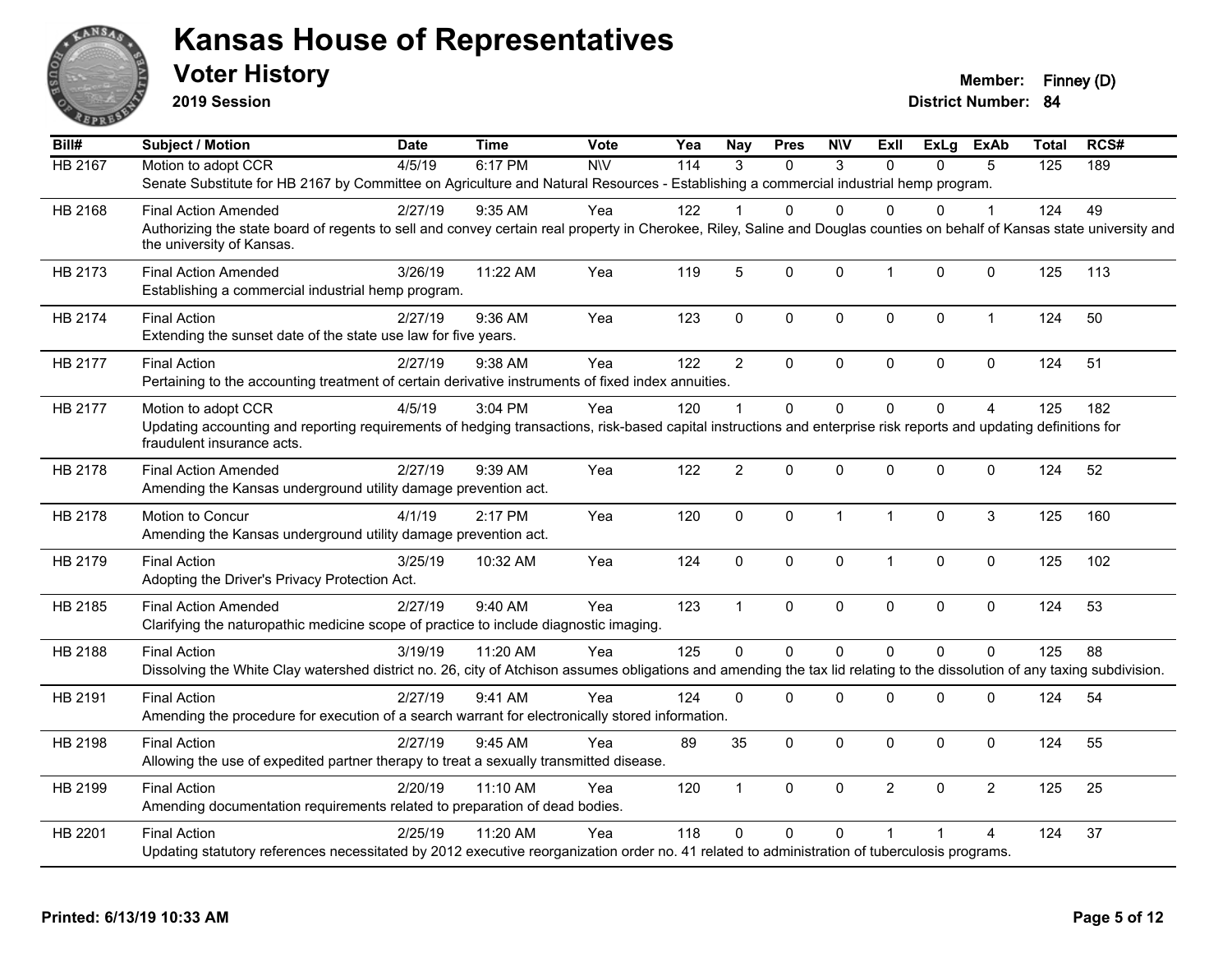

**2019 Session**

| Bill#          | <b>Subject / Motion</b>                                                                                                                                                                                                                                                                                                       | <b>Date</b> | <b>Time</b> | <b>Vote</b> | Yea | <b>Nay</b>      | <b>Pres</b> | <b>NIV</b>     | ExII           | ExLg         | ExAb           | Total | RCS# |
|----------------|-------------------------------------------------------------------------------------------------------------------------------------------------------------------------------------------------------------------------------------------------------------------------------------------------------------------------------|-------------|-------------|-------------|-----|-----------------|-------------|----------------|----------------|--------------|----------------|-------|------|
| <b>HB 2203</b> | <b>Emergency Final Action</b>                                                                                                                                                                                                                                                                                                 | 2/27/19     | 11:58 AM    | Yea         | 92  | $\overline{32}$ | $\Omega$    | $\Omega$       | $\Omega$       | $\Omega$     | $\Omega$       | 124   | 66   |
|                | Exempting individuals employed by the Kansas academies of U.S. department of defense STARBASE program from KPERS working after retirement requirements<br>and authorizing reimbursement of suspended retirement benefits for certain retirants.                                                                               |             |             |             |     |                 |             |                |                |              |                |       |      |
| HB 2203        | Motion to adopt CCR<br>Reconciling amendments to certain statutes.                                                                                                                                                                                                                                                            | 5/5/19      | 1:04 AM     | Yea         | 121 | $\Omega$        | $\Omega$    | $\overline{4}$ | $\Omega$       | $\Omega$     | $\mathbf{0}$   | 125   | 202  |
| HB 2206        | <b>Final Action</b><br>Changing the bonding and cost requirements for animals taken into custody under a violation of cruelty to animals.                                                                                                                                                                                     | 2/27/19     | 9:46 AM     | Yea         | 124 | $\Omega$        | $\Omega$    | $\mathbf{0}$   | $\mathbf{0}$   | $\Omega$     | $\mathbf 0$    | 124   | 56   |
| HB 2209        | <b>Final Action</b><br>Authorizing the state board of regents to purchase cybersecurity insurance.                                                                                                                                                                                                                            | 2/27/19     | 9:47 AM     | Yea         | 124 | $\Omega$        | $\Omega$    | $\mathbf 0$    | $\mathbf 0$    | $\mathbf 0$  | $\mathbf 0$    | 124   | 57   |
| HB 2209        | Motion to Adopt CCR                                                                                                                                                                                                                                                                                                           | 4/5/19      | 12:50 PM    | Nay         | 84  | 39              | 0           | $\mathbf{0}$   | $\mathbf{0}$   | $\Omega$     | $\overline{2}$ | 125   | 180  |
|                | Establishing the unclaimed life insurance benefits act, updating certain definitions pertaining to unfair trade practices and association health plans, and providing for<br>third party administrator fees, the purchase of cybersecurity insurance by the Kansas board of regents and certain healthcare benefits coverage. |             |             |             |     |                 |             |                |                |              |                |       |      |
| HB 2211        | <b>Final Action</b><br>Allowing judges to waive or reduce driver's license reinstatement fees.                                                                                                                                                                                                                                | 2/27/19     | 9:48 AM     | Yea         | 122 | $\overline{2}$  | $\Omega$    | $\mathbf{0}$   | $\Omega$       | $\Omega$     | $\mathbf 0$    | 124   | 58   |
| HB 2214        | <b>Final Action Amended</b><br>Changing the definition of school bus for purposes of the motor-fuel tax law.                                                                                                                                                                                                                  | 2/27/19     | 9:49 AM     | Yea         | 124 | $\mathbf{0}$    | $\mathbf 0$ | $\mathbf 0$    | $\Omega$       | $\mathbf{0}$ | $\mathbf 0$    | 124   | 59   |
| HB 2214        | Motion to Adopt CCR<br>Senate Substitute for HB 2214 by Committee on Transportation - Providing for an increase in registration fees for electric and hybrid vehicles.                                                                                                                                                        | 4/5/19      | 3:23 PM     | Nay         | 80  | 41              | 0           | $\mathbf{0}$   | $\overline{0}$ | 0            | 4              | 125   | 183  |
| HB 2215        | <b>Final Action</b><br>Kansas state fair board is authorized to create a nonprofit corporation for the benefit of the state fair.                                                                                                                                                                                             | 2/26/19     | 9:23 AM     | Yea         | 122 | $\Omega$        | $\Omega$    | $\overline{1}$ | $\Omega$       | $\Omega$     | $\overline{1}$ | 124   | 38   |
| HB 2223        | <b>Emergency Final Action Amended</b><br>Replacing vineyard permits with producer permits to allow individuals to use a wider variety of agricultural products in the production of wine under such permit.                                                                                                                   | 2/27/19     | 12:03 PM    | Yea         | 124 | $\Omega$        | $\mathbf 0$ | $\mathbf 0$    | $\mathbf{0}$   | $\Omega$     | $\mathbf{0}$   | 124   | 69   |
| HB 2223        | Motion to adopt CCR<br>Adopting economic development program evaluation and information disclosure regimes and expanding economic development incentive financing to address<br>housing shortages.                                                                                                                            | 5/2/19      | 11:35 AM    | Yea         | 123 | $\Omega$        | $\Omega$    |                | $\Omega$       | $\Omega$     |                | 125   | 191  |
| HB 2225        | <b>Final Action</b><br>Adding on-track train equipment to the circumstances that a vehicle driver must stop at railroad crossings.                                                                                                                                                                                            | 2/27/19     | 9:50 AM     | Yea         | 121 | 3               | $\Omega$    | $\mathbf 0$    | 0              | $\Omega$     | $\mathbf 0$    | 124   | 60   |
| HB 2225        | Motion to adopt CCR<br>Senate Substitute for HB 2225 by Committee on Transportation - Providing for an increase in permit fees for oversize or overweight vehicles and required registration<br>for escort vehicle service operators.                                                                                         | 4/5/19      | 11:19 AM    | Yea         | 91  | 32              | $\Omega$    | $\Omega$       | $\Omega$       | $\Omega$     | $\overline{2}$ | 125   | 178  |
| HB 2239        | <b>Final Action Amended</b><br>Liquor sales by licensees in common consumption areas.                                                                                                                                                                                                                                         | 2/27/19     | 9:51 AM     | Yea         | 121 | 3               | $\Omega$    | $\mathbf{0}$   | $\Omega$       | $\Omega$     | $\mathbf{0}$   | 124   | 61   |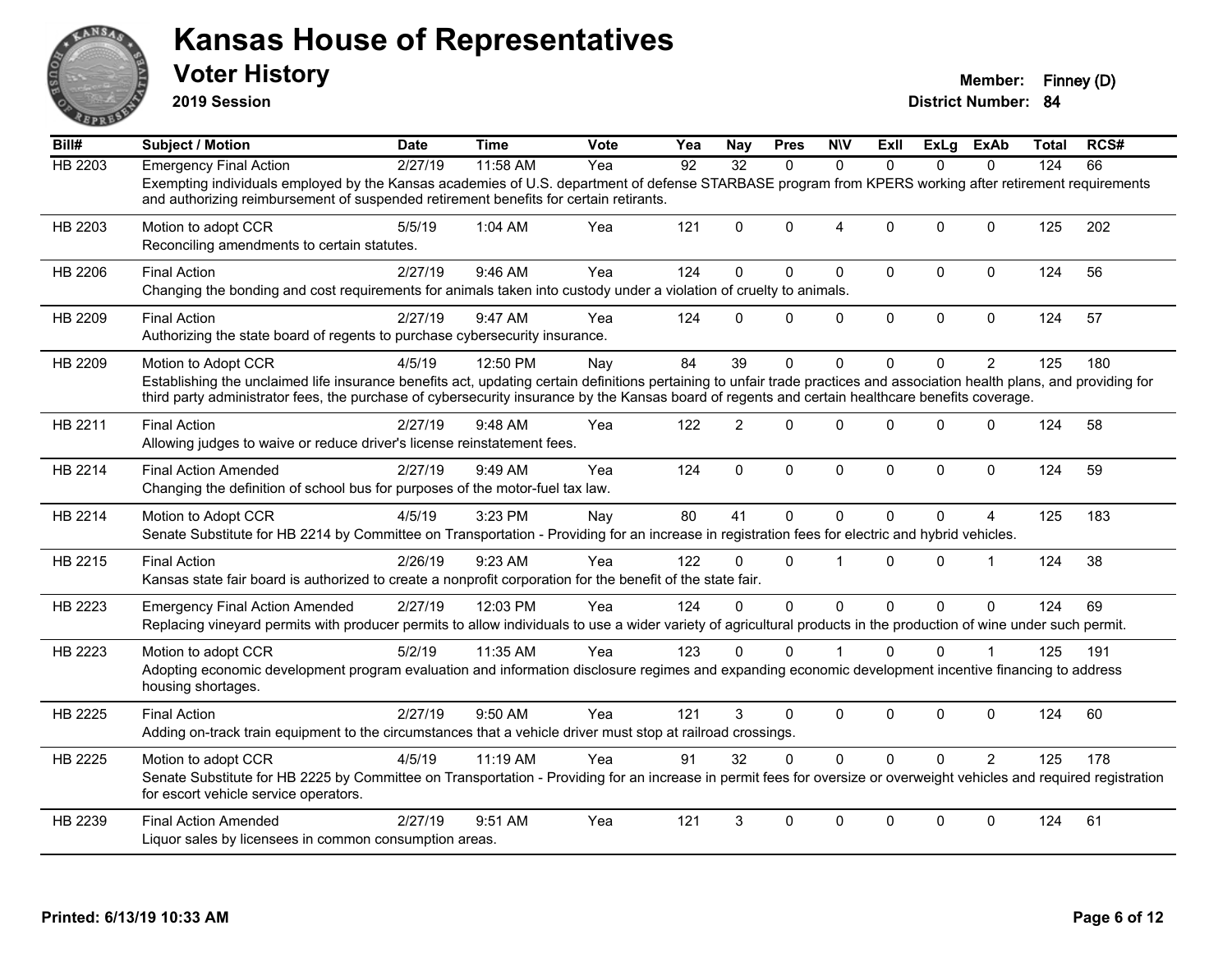

**2019 Session**

| Bill#   | Subject / Motion                                                                                                                                                                                                                           | <b>Date</b> | <b>Time</b> | Vote | Yea            | Nay            | <b>Pres</b>  | <b>NIV</b>     | <b>ExII</b>    | <b>ExLg</b>  | <b>ExAb</b>    | Total | RCS# |
|---------|--------------------------------------------------------------------------------------------------------------------------------------------------------------------------------------------------------------------------------------------|-------------|-------------|------|----------------|----------------|--------------|----------------|----------------|--------------|----------------|-------|------|
| HB 2243 | <b>Final Action Amended</b>                                                                                                                                                                                                                | 2/27/19     | 9:52 AM     | Yea  | 118            | 6              | $\Omega$     | $\Omega$       | $\Omega$       | $\Omega$     | $\Omega$       | 124   | 62   |
|         | Exempting animal shelters from registration requirements as a charitable organization.                                                                                                                                                     |             |             |      |                |                |              |                |                |              |                |       |      |
| HB 2244 | <b>Final Action Amended</b>                                                                                                                                                                                                                | 3/27/19     | $9:00$ AM   | Yea  | 89             | 35             | $\mathbf{0}$ | $\Omega$       | $\mathbf{0}$   | $\mathbf{0}$ | $\mathbf{1}$   | 125   | 151  |
|         | Authorizing the use of cannabidiol treatment preparation to treat certain medical conditions.                                                                                                                                              |             |             |      |                |                |              |                |                |              |                |       |      |
| HB 2246 | <b>Final Action</b>                                                                                                                                                                                                                        | 2/27/19     | 9:15 AM     | Yea  | 121            | $\mathbf{1}$   | 0            | $\mathbf{1}$   | $\mathbf 0$    | $\mathbf 0$  | $\mathbf{1}$   | 124   | 40   |
|         | Changing the requirements to begin production on distinctive license plates.                                                                                                                                                               |             |             |      |                |                |              |                |                |              |                |       |      |
| HB 2246 | Mot to Concur in Conference                                                                                                                                                                                                                | 4/5/19      | 3:47 PM     | Nay  | $\overline{7}$ | 114            | $\mathbf 0$  | $\mathbf 0$    | $\mathbf 0$    | $\mathbf 0$  | $\overline{4}$ | 125   | 185  |
|         | Changing the requirements to begin production on distinctive license plates and providing for the proud educator, alpha kappa alpha, knights of Columbus and current                                                                       |             |             |      |                |                |              |                |                |              |                |       |      |
|         | and veteran members of the United States army, navy, marine corps, air force and coast guard license plates.                                                                                                                               |             |             |      |                |                |              |                |                |              |                |       |      |
| HB 2248 | <b>Final Action</b>                                                                                                                                                                                                                        | 2/27/19     | 9:54 AM     | Yea  | 122            | $\overline{2}$ | $\Omega$     | $\mathbf 0$    | $\Omega$       | $\mathbf{0}$ | $\mathbf{0}$   | 124   | 63   |
|         | Allowing all-terrain vehicles to cross federal or state highways.                                                                                                                                                                          |             |             |      |                |                |              |                |                |              |                |       |      |
| HB 2248 | Motion to adopt CCR                                                                                                                                                                                                                        | 5/5/19      | 1:20 AM     | Yea  | 110            | 11             | 0            | 4              | $\Omega$       | $\mathbf 0$  | 0              | 125   | 203  |
|         | Delaying enforcement of the scrap metal theft reduction act, transferring responsibility for the scrap metal database to the Kansas bureau of investigation, reducing the                                                                  |             |             |      |                |                |              |                |                |              |                |       |      |
|         | registration fee for scrap metal dealers and changing scrap metal dealer obligations under the scrap metal theft reduction act; amending the definition of "consumer<br>transaction" and "supplier" in the Kansas consumer protection act. |             |             |      |                |                |              |                |                |              |                |       |      |
|         |                                                                                                                                                                                                                                            |             |             |      |                |                |              |                |                |              |                |       |      |
| HB 2274 | <b>Final Action Amended</b>                                                                                                                                                                                                                | 3/26/19     | 11:28 AM    | Nay  | 85             | 39             | $\Omega$     | $\mathbf 0$    | $\mathbf 1$    | $\mathbf{0}$ | $\Omega$       | 125   | 114  |
|         | Requiring notification to patients that the effects of a medication abortion may be reversible.                                                                                                                                            |             |             |      |                |                |              |                |                |              |                |       |      |
| HB 2279 | <b>Emergency Final Action Amended</b>                                                                                                                                                                                                      | 2/27/19     | 12:07 PM    | Yea  | 124            | $\mathbf 0$    | $\mathbf 0$  | $\mathsf 0$    | $\Omega$       | $\mathbf 0$  | $\mathbf 0$    | 124   | 73   |
|         | Requiring law enforcement officers to provide information about timing of release from custody when an arrest is made following a domestic violence call.                                                                                  |             |             |      |                |                |              |                |                |              |                |       |      |
| HB 2281 | <b>Final Action</b>                                                                                                                                                                                                                        | 2/27/19     | 9:55 AM     | Nay  | 102            | 22             | 0            | $\Omega$       | $\Omega$       | $\Omega$     | $\Omega$       | 124   | 64   |
|         | Providing that a court order modifying a criminal sentence only modifies the portion of the sentence referenced by the court and not remaining portions of the original                                                                    |             |             |      |                |                |              |                |                |              |                |       |      |
|         | sentence.                                                                                                                                                                                                                                  |             |             |      |                |                |              |                |                |              |                |       |      |
| HB 2290 | <b>Final Action Amended</b>                                                                                                                                                                                                                | 2/27/19     | 9:56 AM     | Yea  | 124            | $\mathbf{0}$   | $\mathbf{0}$ | $\Omega$       | $\Omega$       | $\mathbf{0}$ | $\mathbf{0}$   | 124   | 65   |
|         | Creating a crime victims compensation division within the attorney general's office.                                                                                                                                                       |             |             |      |                |                |              |                |                |              |                |       |      |
| HB 2290 | Motion to adopt CCR                                                                                                                                                                                                                        | 5/5/19      | 12:25 AM    | Yea  | 123            | $\Omega$       | $\Omega$     | $\overline{2}$ | $\Omega$       | $\Omega$     | $\Omega$       | 125   | 201  |
|         | Establishing the Kansas closed case task force; creating the Kansas criminal justice reform commission; concerning criminal history record checks for entities                                                                             |             |             |      |                |                |              |                |                |              |                |       |      |
|         | providing care to children, the elderly or individuals with disabilities; creating a Kansas victim information and notification everyday (VINE) coordinator, a Kansas youth                                                                |             |             |      |                |                |              |                |                |              |                |       |      |
|         | suicide prevention coordinator, and a crime victims compensation division within the office of the attorney general; legislative review of exceptions to disclosure of                                                                     |             |             |      |                |                |              |                |                |              |                |       |      |
|         | public records under the Kansas open records act; and changing tort claims fund obligations for claims involving alleged violations of the Kansas open meetings act<br>and open records act.                                               |             |             |      |                |                |              |                |                |              |                |       |      |
|         |                                                                                                                                                                                                                                            |             |             |      |                |                |              |                |                |              |                |       |      |
| HB 2307 | <b>Final Action Amended</b>                                                                                                                                                                                                                | 3/26/19     | 11:32 AM    | Yea  | 91             | 33             | $\mathbf{0}$ | $\Omega$       | $\mathbf{1}$   | $\mathbf{0}$ | $\Omega$       | 125   | 115  |
|         | Establishing non-covered dental benefits under health insurance plans and limitations on plan changes.                                                                                                                                     |             |             |      |                |                |              |                |                |              |                |       |      |
| HB 2314 | <b>Final Action Amended</b>                                                                                                                                                                                                                | 3/26/19     | 11:33 AM    | Nay  | 97             | 27             | $\Omega$     | $\mathbf 0$    | $\overline{1}$ | $\Omega$     | $\mathbf{0}$   | 125   | 116  |
|         | Rehabilitation of abandoned property by cities.                                                                                                                                                                                            |             |             |      |                |                |              |                |                |              |                |       |      |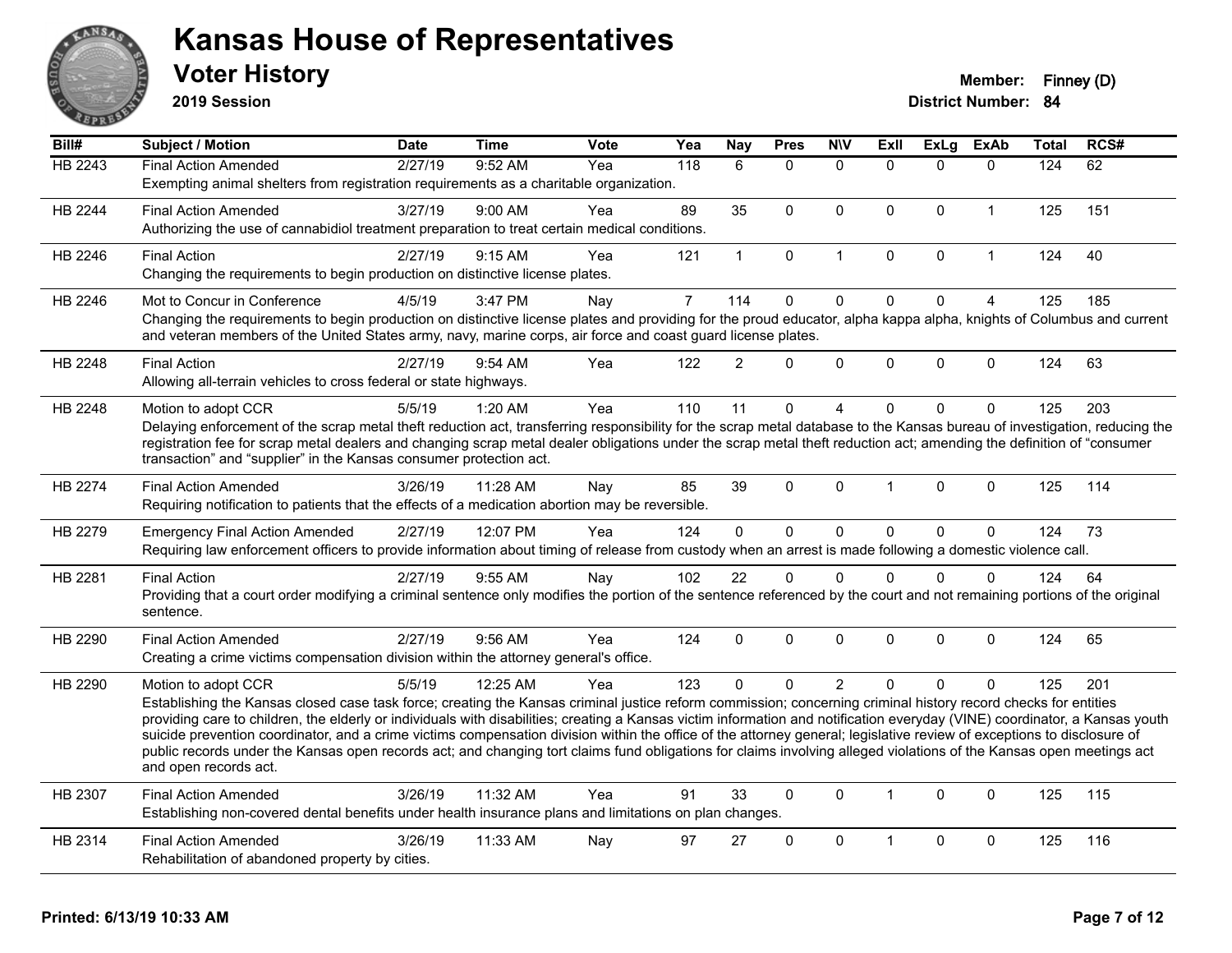

**2019 Session**

| Bill#           | Subject / Motion                                                                                                                                                       | <b>Date</b> | <b>Time</b> | <b>Vote</b> | Yea | <b>Nay</b>      | <b>Pres</b>    | <b>NIV</b>     | <b>Exll</b>    | <b>ExLg</b>    | <b>ExAb</b>    | <b>Total</b> | RCS#           |
|-----------------|------------------------------------------------------------------------------------------------------------------------------------------------------------------------|-------------|-------------|-------------|-----|-----------------|----------------|----------------|----------------|----------------|----------------|--------------|----------------|
| HB 2326         | <b>Final Action Amended</b>                                                                                                                                            | 3/27/19     | 9:02 AM     | Nay         | 83  | $\overline{41}$ | $\mathbf{0}$   | $\mathbf{0}$   | $\Omega$       | $\Omega$       | $\mathbf{1}$   | 125          | 152            |
|                 | Recognizing licenses to carry a concealed firearm issued by other jurisdictions.                                                                                       |             |             |             |     |                 |                |                |                |                |                |              |                |
| HB 2336         | <b>Emergency Final Action</b>                                                                                                                                          | 2/27/19     | 12:04 PM    | Yea         | 124 | $\Omega$        | $\Omega$       | $\mathbf{0}$   | $\overline{0}$ | $\Omega$       | $\mathbf 0$    | 124          | 70             |
|                 | Clarifying when offenders under supervision of the secretary of corrections are awarded jail credit.                                                                   |             |             |             |     |                 |                |                |                |                |                |              |                |
| HB 2346         | <b>Emergency Final Action Amended</b>                                                                                                                                  | 2/27/19     | 12:06 PM    | Yea         | 113 | 11              | 0              | $\pmb{0}$      | 0              | 0              | $\mathbf 0$    | 124          | 72             |
|                 | Relating to standards for school-administered vision screenings.                                                                                                       |             |             |             |     |                 |                |                |                |                |                |              |                |
| HB 2360         | <b>Emergency Final Action Amended</b>                                                                                                                                  | 2/27/19     | 12:05 PM    | Yea         | 124 | $\mathbf 0$     | $\mathbf 0$    | $\mathbf 0$    | 0              | 0              | $\pmb{0}$      | 124          | 71             |
|                 | Concerning background checks of employees and volunteers that have unsupervised access to children, the elderly or individuals with disabilities.                      |             |             |             |     |                 |                |                |                |                |                |              |                |
| HB 2365         | <b>Final Action</b>                                                                                                                                                    | 2/26/19     | 9:24 AM     | Yea         | 122 | 0               | $\Omega$       |                | 0              | $\Omega$       | 1              | 124          | 39             |
|                 | Providing for confidential communications of Kansas national guard members in peer support counseling sessions.                                                        |             |             |             |     |                 |                |                |                |                |                |              |                |
| HB 2365         | Mot to Concur in Conference                                                                                                                                            | 4/4/19      | 2:42 PM     | Yea         | 121 |                 | $\Omega$       | $\overline{2}$ | $\overline{0}$ | $\Omega$       | $\mathbf{1}$   | 125          | 167            |
|                 | Providing for confidential communications of Kansas national guard members in peer support counseling sessions.                                                        |             |             |             |     |                 |                |                |                |                |                |              |                |
| HB 2369         | <b>Final Action Amended</b>                                                                                                                                            | 3/27/19     | 9:03 AM     | Yea         | 114 | 10              | $\Omega$       | $\Omega$       | $\overline{0}$ | $\Omega$       |                | 125          | 153            |
|                 | Authorizing the secretary of transportation to designate toll projects on new and existing highways and changing financing requirements for toll or turnpike projects. |             |             |             |     |                 |                |                |                |                |                |              |                |
| HB 2371         | <b>Final Action Amended</b>                                                                                                                                            | 3/27/19     | 9:04 AM     | Yea         | 102 | 22              | $\Omega$       | $\mathbf{0}$   | $\Omega$       | $\Omega$       | $\mathbf 1$    | 125          | 154            |
|                 | Providing for an increase in permit fees for oversize or overweight vehicles and requiring registration for escort vehicle service operators.                          |             |             |             |     |                 |                |                |                |                |                |              |                |
| HB 2372         | <b>Final Action Amended</b>                                                                                                                                            | 3/27/19     | $9:06$ AM   | Nay         | 73  | 51              | 0              | $\mathbf 0$    | $\Omega$       | 0              | $\mathbf 1$    | 125          | 155            |
|                 | Providing for an increase in registration fees for electric and hybrid vehicles.                                                                                       |             |             |             |     |                 |                |                |                |                |                |              |                |
| HB 2389         | <b>Final Action Amended</b>                                                                                                                                            | 3/26/19     | 11:35 AM    | Yea         | 122 | $\overline{2}$  | 0              | $\mathbf 0$    | $\mathbf{1}$   | 0              | $\mathbf 0$    | 125          | 117            |
|                 | Requiring electronic prescriptions for certain controlled substances.                                                                                                  |             |             |             |     |                 |                |                |                |                |                |              |                |
| HB 2396         | <b>Final Action Amended</b>                                                                                                                                            | 3/26/19     | 11:36 AM    | Yea         | 97  | 27              | $\overline{0}$ | $\mathbf 0$    | $\mathbf{1}$   | $\overline{0}$ | $\mathbf 0$    | 125          | 118            |
|                 | Allowing use of certified drug abuse treatment programs for certain offenders convicted of unlawful cultivation or distribution of controlled substances.              |             |             |             |     |                 |                |                |                |                |                |              |                |
| HB 2402         | <b>Final Action Amended</b>                                                                                                                                            | 3/27/19     | $9:08$ AM   | Nay         | 106 | 18              | 0              | $\mathbf 0$    | $\Omega$       | $\Omega$       | $\mathbf 1$    | 125          | 156            |
|                 | Authorizing certain business entities to hire physicians and chiropractors.                                                                                            |             |             |             |     |                 |                |                |                |                |                |              |                |
| <b>HCR 5015</b> | <b>EFA Amend and Debate</b>                                                                                                                                            | 5/29/19     | 11:33 AM    | Yea         | 116 | $\Omega$        | $\mathbf 0$    | $\mathbf 0$    | 0              | 0              | 9              | 125          | 204            |
|                 | Ratifying and providing for continuation of the May 9, 2019, state of disaster emergency declaration for certain Kansas counties.                                      |             |             |             |     |                 |                |                |                |                |                |              |                |
| HR 6004         | <b>Final Action Amended</b>                                                                                                                                            | 1/23/19     | 11:14 AM    | Nay         | 104 | 15              | $\mathbf 0$    | $\mathbf{0}$   | $\overline{c}$ | $\mathbf 0$    | $\overline{4}$ | 125          | $\overline{7}$ |
|                 | Permanent rules of the House of Representatives for the 2019-2020 biennium.                                                                                            |             |             |             |     |                 |                |                |                |                |                |              |                |
| HR 6018         | <b>Final Action</b>                                                                                                                                                    | 3/26/19     | 11:37 AM    | Yea         | 124 | 0               | $\Omega$       | $\mathbf 0$    | $\mathbf{1}$   | 0              | $\mathbf 0$    | 125          | 119            |
|                 | Requesting the federal government address water issues in the Arkansas River basis.                                                                                    |             |             |             |     |                 |                |                |                |                |                |              |                |
| SB <sub>9</sub> | <b>Final Action</b>                                                                                                                                                    | 2/22/19     | 11:13 AM    | Yea         | 117 | $\Omega$        | $\Omega$       | $\mathbf{0}$   | 3              | $\Omega$       | 5              | 125          | 36             |
|                 | Authorizing the transfer of \$115,000,000 from the state general fund to the Kansas public employees retirement fund during fiscal year 2019.                          |             |             |             |     |                 |                |                |                |                |                |              |                |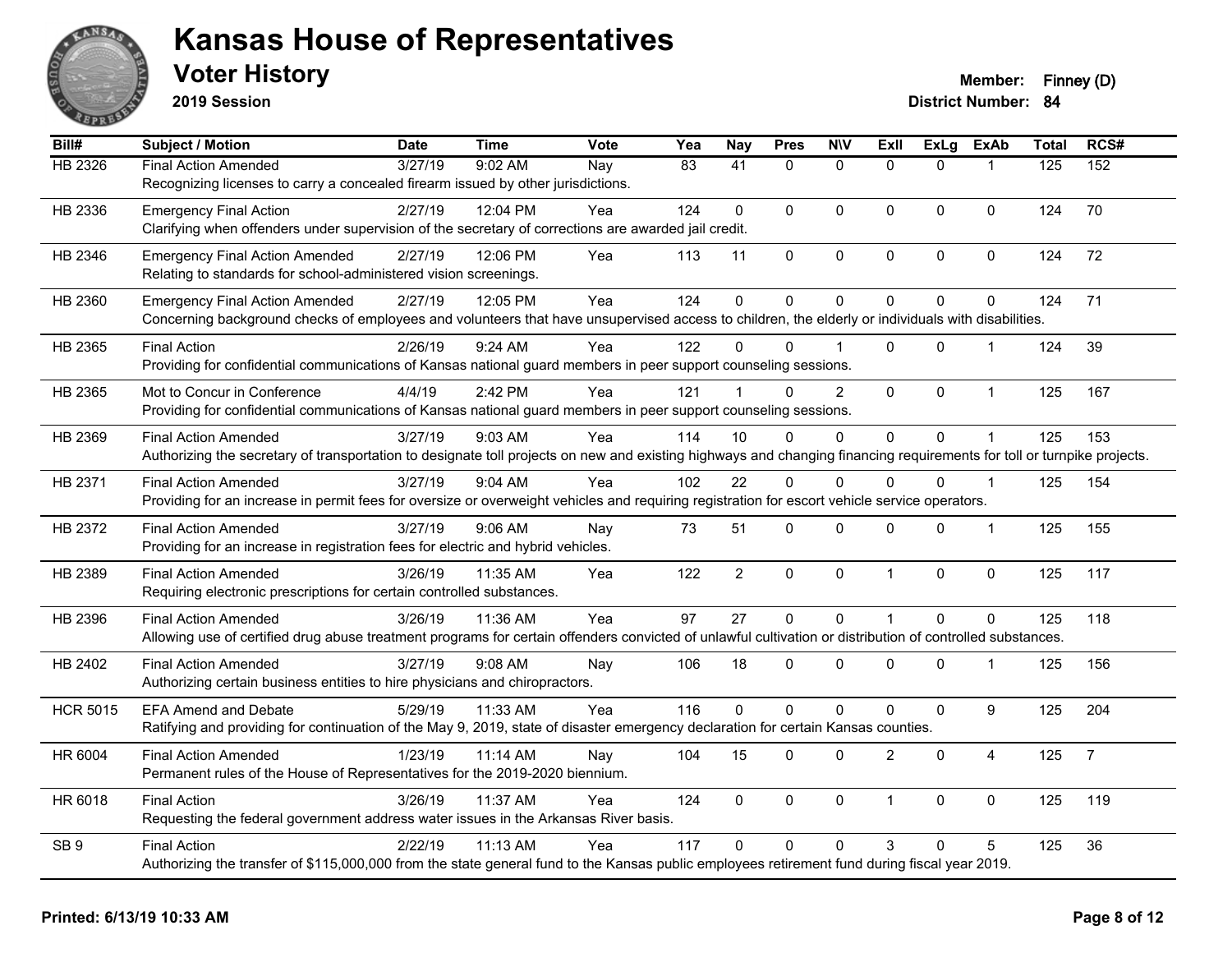

**2019 Session**

| Bill#        | <b>Subject / Motion</b>                                                                                                                                                                                                                                                                                                                                                                                                                                                                                                                                                                                                                                                                                                                                                                                                                                                                                                                                                                                                                                                                                                                                                                              | Date    | <b>Time</b> | Vote | Yea | <b>Nay</b> | <b>Pres</b>  | <b>N\V</b>   | Exll           | ExLg         | <b>ExAb</b>    | Total | RCS# |
|--------------|------------------------------------------------------------------------------------------------------------------------------------------------------------------------------------------------------------------------------------------------------------------------------------------------------------------------------------------------------------------------------------------------------------------------------------------------------------------------------------------------------------------------------------------------------------------------------------------------------------------------------------------------------------------------------------------------------------------------------------------------------------------------------------------------------------------------------------------------------------------------------------------------------------------------------------------------------------------------------------------------------------------------------------------------------------------------------------------------------------------------------------------------------------------------------------------------------|---------|-------------|------|-----|------------|--------------|--------------|----------------|--------------|----------------|-------|------|
| $SB$ 15      | <b>Final Action Amended</b>                                                                                                                                                                                                                                                                                                                                                                                                                                                                                                                                                                                                                                                                                                                                                                                                                                                                                                                                                                                                                                                                                                                                                                          | 3/26/19 | 11:39 AM    | Yea  | 124 | $\Omega$   | $\Omega$     | $\Omega$     | $\overline{1}$ | $\Omega$     | $\Omega$       | 125   | 120  |
|              | Amending the definition of "service-connected" in the Kansas police and firemen's retirement system.                                                                                                                                                                                                                                                                                                                                                                                                                                                                                                                                                                                                                                                                                                                                                                                                                                                                                                                                                                                                                                                                                                 |         |             |      |     |            |              |              |                |              |                |       |      |
| <b>SB 15</b> | Motion to adopt CCR                                                                                                                                                                                                                                                                                                                                                                                                                                                                                                                                                                                                                                                                                                                                                                                                                                                                                                                                                                                                                                                                                                                                                                                  | 4/4/19  | 2:45 PM     | Yea  | 122 |            | $\mathbf{0}$ |              | $\Omega$       | $\mathbf{0}$ |                | 125   | 168  |
|              | Amending public health provisions relating to behavioral sciences regulatory board professional licensure, naturopathic doctor scope of practice and adult care home<br>licensure and receivership.                                                                                                                                                                                                                                                                                                                                                                                                                                                                                                                                                                                                                                                                                                                                                                                                                                                                                                                                                                                                  |         |             |      |     |            |              |              |                |              |                |       |      |
| <b>SB 16</b> | <b>Final Action Sub Bill</b>                                                                                                                                                                                                                                                                                                                                                                                                                                                                                                                                                                                                                                                                                                                                                                                                                                                                                                                                                                                                                                                                                                                                                                         | 3/26/19 | 11:57 AM    | Nay  | 63  | 61         | 0            | 0            |                | 0            | 0              | 125   | 121  |
|              | House Substitute for SB 16 by Committee on K-12 Education Budget - Making appropriations for the department of education for FY 2020 and FY 2021 in response to<br>litigation; increasing BASE aid for certain school years; and other amendments related to education.                                                                                                                                                                                                                                                                                                                                                                                                                                                                                                                                                                                                                                                                                                                                                                                                                                                                                                                              |         |             |      |     |            |              |              |                |              |                |       |      |
| <b>SB 16</b> | Motion to adopt CCR                                                                                                                                                                                                                                                                                                                                                                                                                                                                                                                                                                                                                                                                                                                                                                                                                                                                                                                                                                                                                                                                                                                                                                                  | 4/4/19  | 3:43 PM     | Yea  | 76  | 47         | $\Omega$     | 1            | $\Omega$       | $\mathbf{0}$ |                | 125   | 170  |
|              | House Substitute for SB 16 by Committee on K-12 Education Budget - Making appropriations for the department of education for FY 2020 and FY 2021 in response to<br>litigation; increasing BASE aid for certain school years; and other amendments related to education.                                                                                                                                                                                                                                                                                                                                                                                                                                                                                                                                                                                                                                                                                                                                                                                                                                                                                                                              |         |             |      |     |            |              |              |                |              |                |       |      |
| <b>SB 17</b> | <b>Final Action</b>                                                                                                                                                                                                                                                                                                                                                                                                                                                                                                                                                                                                                                                                                                                                                                                                                                                                                                                                                                                                                                                                                                                                                                                  | 3/13/19 | 11:23 AM    | Yea  | 101 | 22         | 0            | 0            | $\mathbf 0$    | 0            | $\mathbf 1$    | 124   | 85   |
|              | Requiring class M driver's licenses when operating a motorcycle registered under a temporary permit.                                                                                                                                                                                                                                                                                                                                                                                                                                                                                                                                                                                                                                                                                                                                                                                                                                                                                                                                                                                                                                                                                                 |         |             |      |     |            |              |              |                |              |                |       |      |
| <b>SB 18</b> | <b>Final Action Amended</b>                                                                                                                                                                                                                                                                                                                                                                                                                                                                                                                                                                                                                                                                                                                                                                                                                                                                                                                                                                                                                                                                                                                                                                          | 3/26/19 | 11:59 AM    | Yea  | 124 | $\Omega$   | $\mathbf 0$  | $\mathbf 0$  | $\overline{1}$ | $\mathbf{0}$ | $\mathbf 0$    | 125   | 122  |
|              | Providing a process for the attorney general to enter into diversion agreements.                                                                                                                                                                                                                                                                                                                                                                                                                                                                                                                                                                                                                                                                                                                                                                                                                                                                                                                                                                                                                                                                                                                     |         |             |      |     |            |              |              |                |              |                |       |      |
| <b>SB 18</b> | Motion to adopt CCR                                                                                                                                                                                                                                                                                                                                                                                                                                                                                                                                                                                                                                                                                                                                                                                                                                                                                                                                                                                                                                                                                                                                                                                  | 4/5/19  | 10:33 AM    | Yea  | 123 | 0          | $\mathbf{0}$ | 0            | 0              | 0            | $\overline{2}$ | 125   | 171  |
|              | Providing a process for the attorney general to enter into diversion agreements; authorizing certain entities to access a criminal defendant's presentence investigation<br>report; amending the crime of counterfeiting currency; clarifying the definition of comparable offense under the Kansas criminal code, the timing of claiming error on<br>appeal, and the grounds for a motion to correct an illegal sentence; allowing use of certified drug abuse treatment programs for certain offenders convicted of unlawful<br>cultivation or distribution of controlled substances; amending available sanctions for violation of condition of postrelease supervision; increasing criminal penalties for<br>abuse of a child and involuntary manslaughter when the victim is under 6 years of age and making a presumption of unfitness against any parent convicted of either<br>crime; exempting certain victims from being considered an aggressor or participant as a mitigating factor when considering a departure sentence; requiring law<br>enforcement officers to provide information about timing of release from custody when an arrest is made following a domestic violence call. |         |             |      |     |            |              |              |                |              |                |       |      |
| <b>SB 20</b> | <b>Final Action Amended</b><br>Extending the judicial branch surcharge to fund the costs of non-judicial personnel.                                                                                                                                                                                                                                                                                                                                                                                                                                                                                                                                                                                                                                                                                                                                                                                                                                                                                                                                                                                                                                                                                  | 3/26/19 | 12:00 PM    | Yea  | 118 | 6          | $\Omega$     | $\Omega$     | $\overline{1}$ | $\Omega$     | 0              | 125   | 123  |
| <b>SB 20</b> | Motion to adopt CCR                                                                                                                                                                                                                                                                                                                                                                                                                                                                                                                                                                                                                                                                                                                                                                                                                                                                                                                                                                                                                                                                                                                                                                                  | 4/4/19  | 2:49 PM     | Yea  | 120 | 3          | 0            | $\mathbf{1}$ | $\Omega$       | $\Omega$     | $\mathbf{1}$   | 125   | 169  |
|              | Extending the judicial branch surcharge to fund the costs of non-judicial personnel; extending recognition of tribal court judgments pursuant to supreme court rules.                                                                                                                                                                                                                                                                                                                                                                                                                                                                                                                                                                                                                                                                                                                                                                                                                                                                                                                                                                                                                                |         |             |      |     |            |              |              |                |              |                |       |      |
| <b>SB 22</b> | <b>Final Action Amended</b>                                                                                                                                                                                                                                                                                                                                                                                                                                                                                                                                                                                                                                                                                                                                                                                                                                                                                                                                                                                                                                                                                                                                                                          | 3/8/19  | 8:46 AM     | Nay  | 76  | 43         | $\Omega$     | $\Omega$     | <sup>0</sup>   |              | 4              | 124   | 79   |
|              | Kansas itemized deductions, election, providing for deferred foreign income, global intangible low-taxed income, business interest, capital contributions and FDIC<br>premiums income tax modifications; sales and compensating use tax, imposition of tax, nexus, remote sellers, marketplace facilitators, rate of tax on food and food<br>ingredients.                                                                                                                                                                                                                                                                                                                                                                                                                                                                                                                                                                                                                                                                                                                                                                                                                                            |         |             |      |     |            |              |              |                |              |                |       |      |
| <b>SB 25</b> | <b>Final Action Sub Bill</b>                                                                                                                                                                                                                                                                                                                                                                                                                                                                                                                                                                                                                                                                                                                                                                                                                                                                                                                                                                                                                                                                                                                                                                         | 3/26/19 | 12:04 PM    | Nay  | 99  | 25         | $\mathbf{0}$ | $\mathbf{0}$ |                | $\Omega$     | $\Omega$       | 125   | 124  |
|              | House Substitute for SB 25 by Committee on Appropriations - Appropriations for FY 2019, FY 2020, FY 2021 and FY 2022 for various sate agencies.                                                                                                                                                                                                                                                                                                                                                                                                                                                                                                                                                                                                                                                                                                                                                                                                                                                                                                                                                                                                                                                      |         |             |      |     |            |              |              |                |              |                |       |      |
| <b>SB 25</b> | Motion to Adopt CCR                                                                                                                                                                                                                                                                                                                                                                                                                                                                                                                                                                                                                                                                                                                                                                                                                                                                                                                                                                                                                                                                                                                                                                                  | 5/3/19  | 10:30 PM    | Nay  | 42  | 81         | 0            |              | $\Omega$       | 0            |                | 125   | 194  |
|              | House Substitute for SB 25 by Committee on Appropriations - Appropriations for FY 2019, FY 2020, FY 2021 and FY 2022 for various sate agencies.                                                                                                                                                                                                                                                                                                                                                                                                                                                                                                                                                                                                                                                                                                                                                                                                                                                                                                                                                                                                                                                      |         |             |      |     |            |              |              |                |              |                |       |      |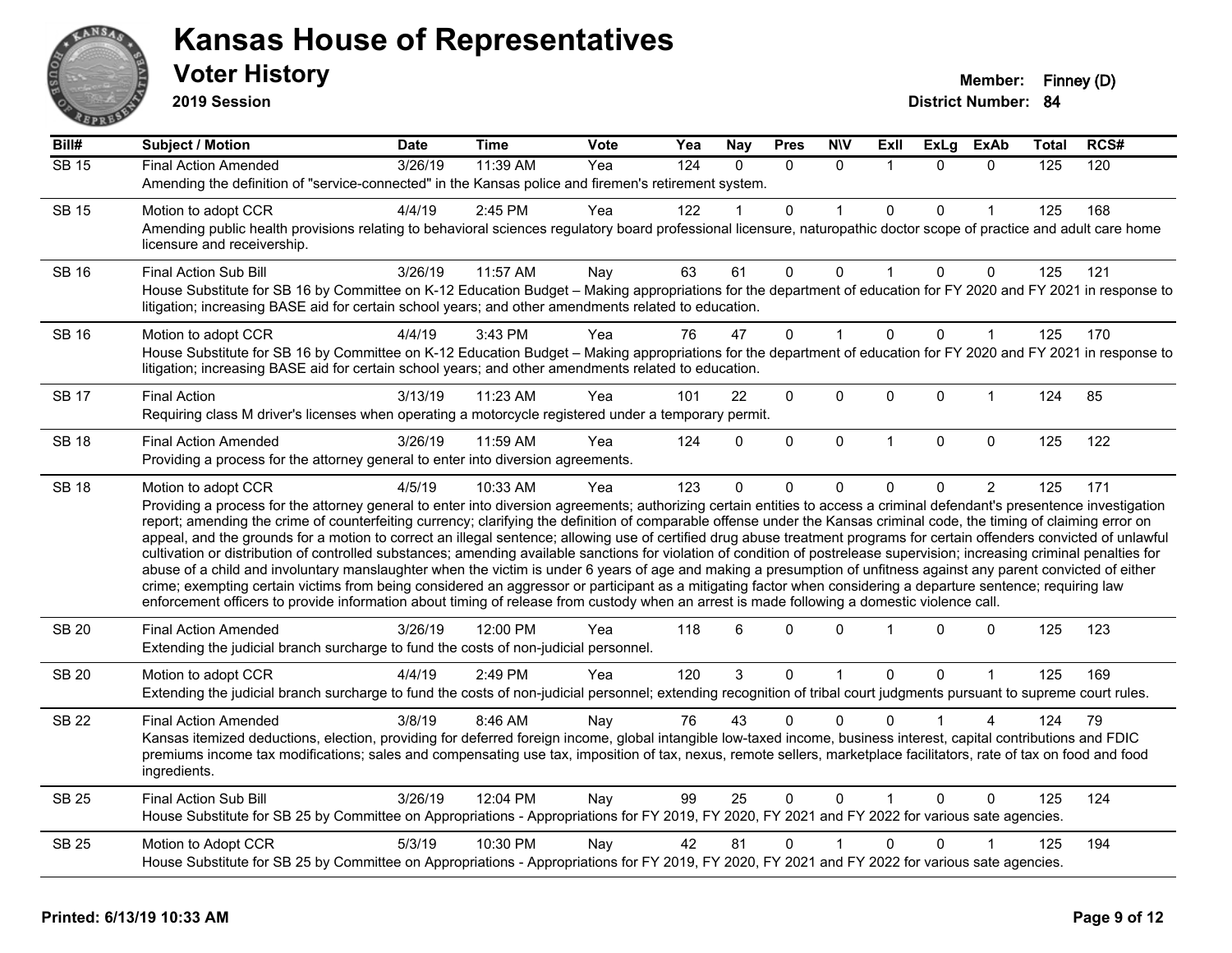

**2019 Session**

**Voter History Member: Finney (D)** 

| Bill#            | Subject / Motion                                                                                                                                                                                                                                                                                                                                               | <b>Date</b> | <b>Time</b> | Vote | Yea | <b>Nay</b>   | <b>Pres</b>  | <b>NIV</b>     | <b>ExII</b>          | <b>ExLg</b>  | <b>ExAb</b>    | Total | RCS# |
|------------------|----------------------------------------------------------------------------------------------------------------------------------------------------------------------------------------------------------------------------------------------------------------------------------------------------------------------------------------------------------------|-------------|-------------|------|-----|--------------|--------------|----------------|----------------------|--------------|----------------|-------|------|
| SB <sub>25</sub> | Motion to adopt CCR                                                                                                                                                                                                                                                                                                                                            | 5/4/19      | 8:50 PM     | Nay  | 79  | 45           | $\mathbf{0}$ | $\mathbf{0}$   | $\Omega$             | $\Omega$     |                | 125   | 195  |
|                  | House Substitute for SB 25 by Committee on Appropriations - Appropriations for FY 2019, FY 2020, FY 2021 and FY 2022 for various sate agencies.                                                                                                                                                                                                                |             |             |      |     |              |              |                |                      |              |                |       |      |
| <b>SB 25</b>     | Consideration of Veto                                                                                                                                                                                                                                                                                                                                          | 5/29/19     | 1:35 PM     | Nay  | 86  | 30           | 0            | $\Omega$       | $\mathbf{0}$         | $\mathbf{0}$ | 9              | 125   | 206  |
|                  | House Substitute for SB 25 by Committee on Appropriations - Appropriations for FY 2019, FY 2020, FY 2021 and FY 2022 for various sate agencies.                                                                                                                                                                                                                |             |             |      |     |              |              |                |                      |              |                |       |      |
| <b>SB 28</b>     | <b>Final Action Amended</b>                                                                                                                                                                                                                                                                                                                                    | 3/26/19     | 12:05 PM    | Yea  | 123 | $\mathbf{1}$ | 0            | $\mathbf{0}$   | $\blacktriangleleft$ | $\mathbf{0}$ | 0              | 125   | 125  |
|                  | Updating the expiration date of risk-based capital instructions.                                                                                                                                                                                                                                                                                               |             |             |      |     |              |              |                |                      |              |                |       |      |
| <b>SB 28</b>     | Motion to adopt CCR                                                                                                                                                                                                                                                                                                                                            | 5/5/19      | 12:16 AM    | Yea  | 87  | 36           | $\Omega$     | $\overline{2}$ | $\Omega$             | $\Omega$     | $\Omega$       | 125   | 199  |
|                  | Creating an affirmative defense to the crime of possession of a controlled substance for possession of certain medical treatments; amending podiatrist qualifications.                                                                                                                                                                                         |             |             |      |     |              |              |                |                      |              |                |       |      |
| SB 39            | <b>Final Action</b>                                                                                                                                                                                                                                                                                                                                            | 3/13/19     | 11:24 AM    | Yea  | 122 | $\mathbf{1}$ | 0            | $\mathbf 0$    | $\Omega$             | 0            | 1              | 124   | 86   |
|                  | Compensation for warranty services under the vehicle dealers and manufacturers licensing act.                                                                                                                                                                                                                                                                  |             |             |      |     |              |              |                |                      |              |                |       |      |
|                  |                                                                                                                                                                                                                                                                                                                                                                |             |             |      |     |              |              |                |                      |              |                |       |      |
| <b>SB 40</b>     | <b>Final Action</b><br>Removing expired warning provision for approach of an emergency vehicle traffic violation.                                                                                                                                                                                                                                              | 3/20/19     | 11:28 AM    | Yea  | 123 | 0            | 0            | $\mathbf 0$    | 0                    | 0            | $\overline{c}$ | 125   | 89   |
|                  |                                                                                                                                                                                                                                                                                                                                                                |             |             |      |     |              |              |                |                      |              |                |       |      |
| <b>SB 41</b>     | <b>Final Action</b>                                                                                                                                                                                                                                                                                                                                            | 3/20/19     | 11:36 AM    | Nay  | 109 | 14           | $\mathbf{0}$ | $\mathbf 0$    | $\Omega$             | $\Omega$     | $\overline{c}$ | 125   | 90   |
|                  | Clarifying that a violation of the statute requiring seat belt use is a traffic infraction.                                                                                                                                                                                                                                                                    |             |             |      |     |              |              |                |                      |              |                |       |      |
| <b>SB 53</b>     | <b>Final Action Amended</b>                                                                                                                                                                                                                                                                                                                                    | 3/26/19     | 12:07 PM    | Yea  | 88  | 36           | 0            | $\pmb{0}$      | $\mathbf{1}$         | 0            | $\mathbf 0$    | 125   | 126  |
|                  | Designating the official red and white wine grapes of Kansas.                                                                                                                                                                                                                                                                                                  |             |             |      |     |              |              |                |                      |              |                |       |      |
| <b>SB 53</b>     | Motion to adopt CCR                                                                                                                                                                                                                                                                                                                                            | 5/5/19      | 12:20 AM    | Yea  | 123 | 0            | $\mathbf 0$  | $\overline{c}$ | $\mathbf 0$          | 0            | 0              | 125   | 200  |
|                  | Updating certain emergency medical services-related statutes.                                                                                                                                                                                                                                                                                                  |             |             |      |     |              |              |                |                      |              |                |       |      |
| <b>SB 59</b>     | <b>Final Action</b>                                                                                                                                                                                                                                                                                                                                            | 3/20/19     | 11:38 AM    | Yea  | 115 | 8            | $\mathbf{0}$ | $\mathbf{0}$   | $\Omega$             | $\Omega$     | $\overline{2}$ | 125   | 91   |
|                  | Eudora community library district act.                                                                                                                                                                                                                                                                                                                         |             |             |      |     |              |              |                |                      |              |                |       |      |
| SB 60            | <b>Final Action</b>                                                                                                                                                                                                                                                                                                                                            | 3/26/19     | 12:08 PM    | Yea  | 107 | 17           | 0            | $\mathbf 0$    | $\mathbf{1}$         | 0            | $\pmb{0}$      | 125   | 127  |
|                  | Amending Kansas real estate commission licensing provisions for brokers and sales persons.                                                                                                                                                                                                                                                                     |             |             |      |     |              |              |                |                      |              |                |       |      |
|                  |                                                                                                                                                                                                                                                                                                                                                                |             |             |      |     |              |              |                |                      |              |                |       |      |
| SB 63            | <b>Final Action Amended</b><br>Allowing cities to authorize the use of transportation network company signs in vehicles.                                                                                                                                                                                                                                       | 3/26/19     | 12:09 PM    | Yea  | 124 | 0            | $\mathbf 0$  | $\pmb{0}$      | $\mathbf{1}$         | 0            | $\pmb{0}$      | 125   | 128  |
|                  |                                                                                                                                                                                                                                                                                                                                                                |             |             |      |     |              |              |                |                      |              |                |       |      |
| SB 63            | Motion to adopt CCR                                                                                                                                                                                                                                                                                                                                            | 4/5/19      | 3:31 PM     | Nay  | 101 | 20           | $\Omega$     | $\Omega$       | $\Omega$             | $\Omega$     | $\overline{A}$ | 125   | 184  |
|                  | Allowing lighting devices in transportation network company vehicles; regulating the operation of electric-assisted scooters; allowing for the installation of certain light<br>screening material on windshields; allowing all-terrain and work-site utility vehicles to operate on a federal or state highway; requiring vehicles to stop for on-track train |             |             |      |     |              |              |                |                      |              |                |       |      |
|                  | equipment                                                                                                                                                                                                                                                                                                                                                      |             |             |      |     |              |              |                |                      |              |                |       |      |
|                  |                                                                                                                                                                                                                                                                                                                                                                | 3/26/19     | 12:10 PM    | Yea  |     | $\mathbf{1}$ | $\Omega$     | $\mathbf{0}$   | $\mathbf{1}$         | $\Omega$     | $\Omega$       |       |      |
| SB 66            | <b>Final Action Amended</b><br>Exempting certain domestic insurers from filing enterprise risk reports.                                                                                                                                                                                                                                                        |             |             |      | 123 |              |              |                |                      |              |                | 125   | 129  |
|                  |                                                                                                                                                                                                                                                                                                                                                                |             |             |      |     |              |              |                |                      |              |                |       |      |
| SB 67            | <b>Final Action Amended</b>                                                                                                                                                                                                                                                                                                                                    | 3/26/19     | 12:11 PM    | Yea  | 124 | 0            | 0            | $\pmb{0}$      | 1                    | 0            | 0              | 125   | 130  |
|                  | Requiring notification to patients that the effects of a medication abortion may be reversible.                                                                                                                                                                                                                                                                |             |             |      |     |              |              |                |                      |              |                |       |      |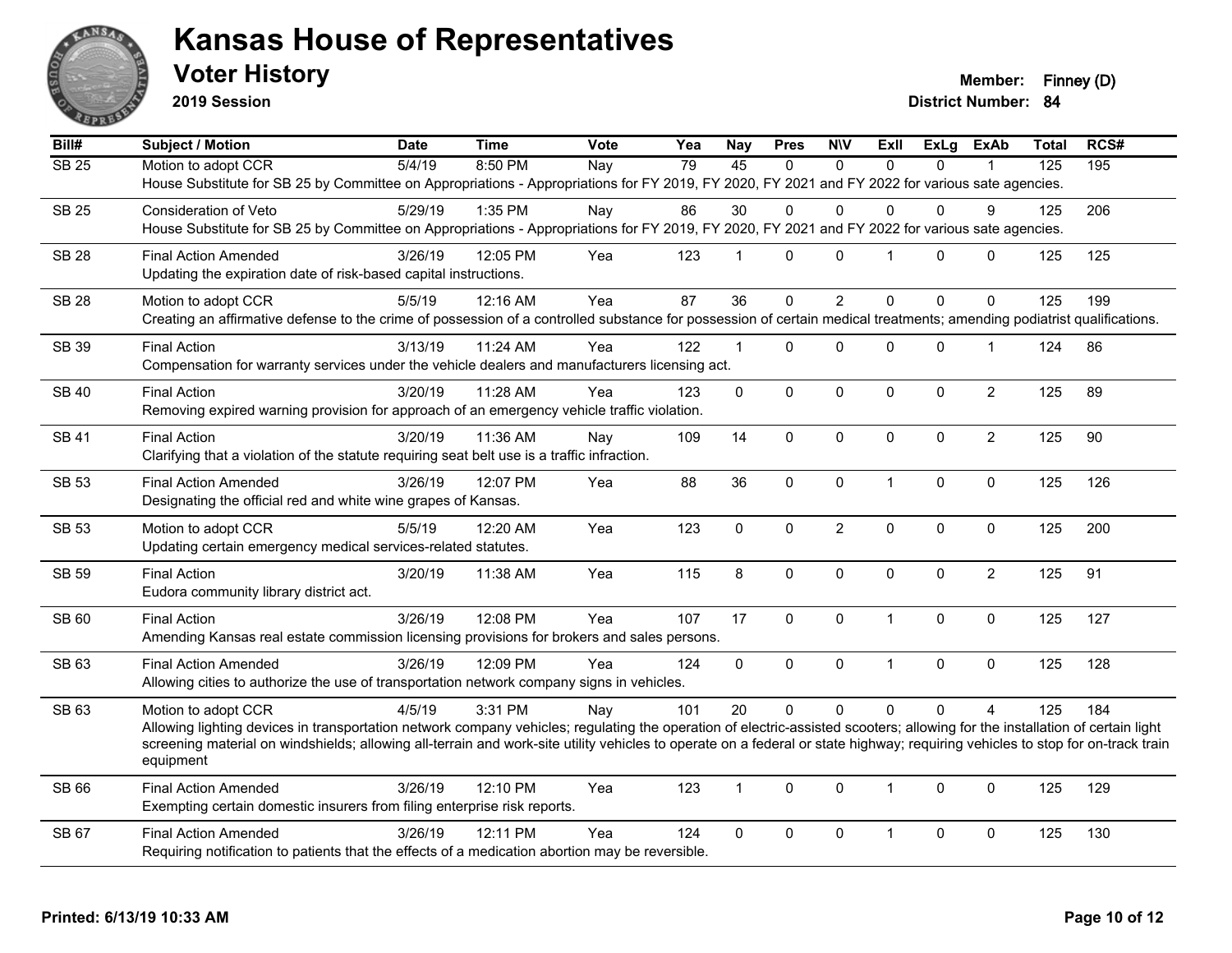

**2019 Session**

| Bill#        | <b>Subject / Motion</b>                                                                                                                                                   | <b>Date</b> | <b>Time</b> | Vote | Yea | <b>Nay</b>     | <b>Pres</b>  | <b>N\V</b>   | <b>Exll</b> | <b>ExLg</b> | <b>ExAb</b>    | <b>Total</b>     | RCS# |
|--------------|---------------------------------------------------------------------------------------------------------------------------------------------------------------------------|-------------|-------------|------|-----|----------------|--------------|--------------|-------------|-------------|----------------|------------------|------|
| <b>SB 67</b> | Motion to adopt CCR                                                                                                                                                       | 4/5/19      | 5:24 PM     | Nay  | 85  | 35             | $\Omega$     | $\mathbf{0}$ | $\Omega$    | $\Omega$    | 5              | $\overline{125}$ | 188  |
|              | Requiring notification to patients that the effects of a medication abortion may be reversible.                                                                           |             |             |      |     |                |              |              |             |             |                |                  |      |
| <b>SB 67</b> | <b>Consideration of Veto</b>                                                                                                                                              | 5/1/19      | 1:02 PM     | Nay  | 82  | 43             | 0            | $\mathbf{0}$ | $\Omega$    | $\Omega$    | $\mathbf{0}$   | 125              | 190  |
|              | Requiring notification to patients that the effects of a medication abortion may be reversible.                                                                           |             |             |      |     |                |              |              |             |             |                |                  |      |
| SB 68        | <b>Final Action</b>                                                                                                                                                       | 3/26/19     | 12:13 PM    | Yea  | 112 | 12             | 0            | $\pmb{0}$    |             | 0           | $\mathbf 0$    | 125              | 131  |
|              | Prohibiting cities from requiring a valid contract franchise ordinance for the provision of wireless telecommunications services.                                         |             |             |      |     |                |              |              |             |             |                |                  |      |
| SB 69        | <b>Final Action Amended</b>                                                                                                                                               | 3/26/19     | 12:15 PM    | Yea  | 117 |                | $\Omega$     | $\Omega$     |             | $\Omega$    | $\Omega$       | 125              | 132  |
|              | Substitute for SB 69 by Committee on Utilities - Requiring an electric rate study of certain electric utilities.                                                          |             |             |      |     |                |              |              |             |             |                |                  |      |
| <b>SB 70</b> | <b>Final Action Amended</b>                                                                                                                                               | 3/27/19     | 9:09 AM     | Yea  | 119 | 5              | $\Omega$     | $\mathbf 0$  | $\mathbf 0$ | 0           | $\mathbf{1}$   | 125              | 157  |
|              | Allowing for temporary permits for the selling and serving of alcoholic liquor.                                                                                           |             |             |      |     |                |              |              |             |             |                |                  |      |
| <b>SB 70</b> | Motion to adopt CCR                                                                                                                                                       | 4/5/19      | 11:02 AM    | Yea  | 119 | $\overline{4}$ | 0            | $\mathbf 0$  | $\Omega$    | $\Omega$    | 2              | 125              | 173  |
|              | Alcoholic liquor amendments relating to temporary permits, delivery of alcoholic liquors to consumers, common consumption areas and producer permits.                     |             |             |      |     |                |              |              |             |             |                |                  |      |
| <b>SB 71</b> | <b>Final Action</b>                                                                                                                                                       | 3/26/19     | 12:16 PM    | Yea  | 123 |                | $\Omega$     | $\Omega$     |             | $\Omega$    | $\mathbf{0}$   | 125              | 133  |
|              | Eliminating the expiration of the postsecondary technical education authority and requiring a report to the legislature.                                                  |             |             |      |     |                |              |              |             |             |                |                  |      |
| <b>SB 77</b> | <b>Final Action Amended</b>                                                                                                                                               | 3/26/19     | 12:17 PM    | Yea  | 124 | $\Omega$       | $\Omega$     | 0            |             | $\Omega$    | $\mathbf{0}$   | 125              | 134  |
|              | Requiring the department for children and families to offer services to children with problem sexual behavior and to such child's family.                                 |             |             |      |     |                |              |              |             |             |                |                  |      |
| <b>SB78</b>  | <b>Final Action Amended</b>                                                                                                                                               | 3/26/19     | 12:18 PM    | Yea  | 123 |                | 0            | $\Omega$     |             | $\Omega$    | $\mathbf 0$    | 125              | 135  |
|              | Regulating assignment of rights or benefits to a residential contractor under a property and casualty insurance policy insuring residential real estate.                  |             |             |      |     |                |              |              |             |             |                |                  |      |
| <b>SB78</b>  | Motion to Adopt CCR                                                                                                                                                       | 4/5/19      | 10:50 AM    | Yea  | 100 | 23             | $\Omega$     | $\Omega$     | $\Omega$    | $\Omega$    | $\overline{2}$ | 125              | 172  |
|              | Regulating assignment of rights or benefits to a residential contractor under a property and casualty insurance policy insuring residential real estate; enacting housing |             |             |      |     |                |              |              |             |             |                |                  |      |
|              | protections for victims of domestic violence, sexual assault, human trafficking or stalking.                                                                              |             |             |      |     |                |              |              |             |             |                |                  |      |
| SB 82        | <b>Final Action</b>                                                                                                                                                       | 3/26/19     | 12:19 PM    | Yea  | 124 | $\Omega$       | 0            | $\mathbf 0$  | 1           | $\Omega$    | $\mathbf 0$    | 125              | 136  |
|              | Updating the state banking code.                                                                                                                                          |             |             |      |     |                |              |              |             |             |                |                  |      |
| SB 90        | <b>Final Action</b>                                                                                                                                                       | 3/26/19     | 12:20 PM    | Yea  | 122 | $\overline{2}$ | $\mathbf{0}$ | $\mathbf 0$  |             | $\Omega$    | $\mathbf 0$    | 125              | 137  |
|              | Extending the tax credit under the center for entrepreneurship act to financial institutions and increasing the annual tax credit limit for all contributors.             |             |             |      |     |                |              |              |             |             |                |                  |      |
| <b>SB 94</b> | <b>Final Action</b>                                                                                                                                                       | 3/26/19     | 12:22 PM    | Yea  | 120 | 4              | $\mathbf{0}$ | 0            |             | $\Omega$    | $\mathbf 0$    | 125              | 138  |
|              | Establishing a minimum course duration for motor vehicle accident prevention courses.                                                                                     |             |             |      |     |                |              |              |             |             |                |                  |      |
| <b>SB 97</b> | <b>Final Action</b>                                                                                                                                                       | 3/26/19     | 12:23 PM    | Yea  | 124 | $\mathbf{0}$   | $\Omega$     | $\mathbf{0}$ | $\mathbf 1$ | $\Omega$    | $\mathbf{0}$   | 125              | 139  |
|              | Division of vehicles registering fleet vehicles.                                                                                                                          |             |             |      |     |                |              |              |             |             |                |                  |      |
| SB 105       | <b>Final Action</b>                                                                                                                                                       | 3/25/19     | 10:33 AM    | Yea  | 124 | $\Omega$       | $\Omega$     | $\mathbf{0}$ | 1           | $\Omega$    | $\mathbf{0}$   | 125              | 103  |
|              | Elections; cities; date for taking office.                                                                                                                                |             |             |      |     |                |              |              |             |             |                |                  |      |